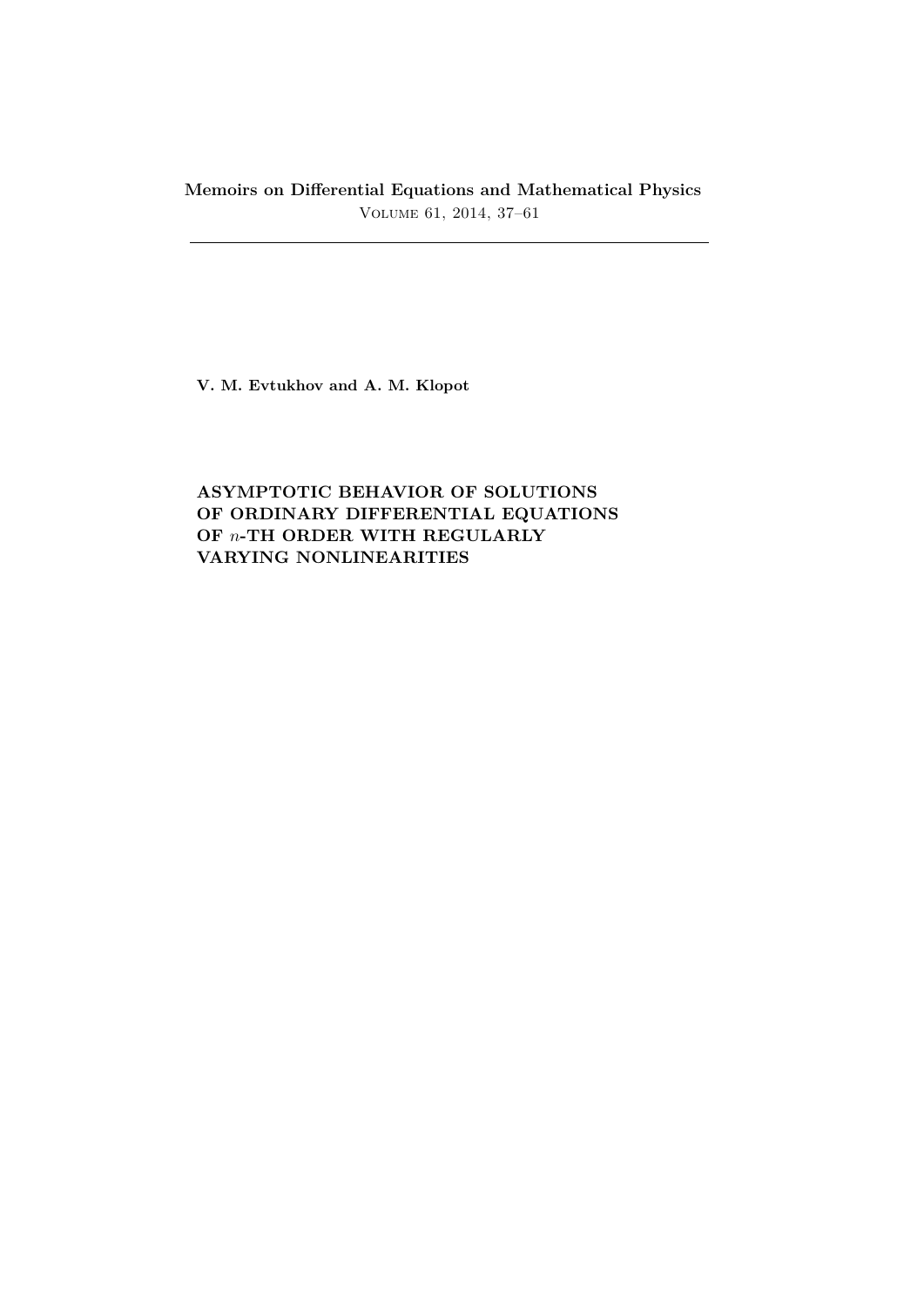**Abstract.** The conditions of existence and asymptotic for  $t \uparrow \omega$  ( $\omega \leq$ +*∞*) representations of one class of monotonic solutions of *n*-th order differential equations containing in the right-hand side a sum of terms with regularly varying nonlinearities, are established.

## **2010 Mathematics Subject Classification.** 34D05, 34C11.

**Key words and phrases.** Ordinary differential equations, regularly varying nonlinearities, asymptotics of solutions.

რეზიუმე. *n*-ური რიგის ჩვეულებრივი დიფერენციალური განტოლებებისათვის, რომელთა მარჯვენა მხარეები წარმოადგენენ რეგულა− <sup>6</sup>ულად ცვალებადი არაწრფივობის მქონე წევრთა ჯამს, დადგენილია გარკვეული კლასის მონოტონურ ამონახსნთა არსებობის საკშარისი პირობები და მიღებული მათი ასიმპტოტური წარმოდგენები.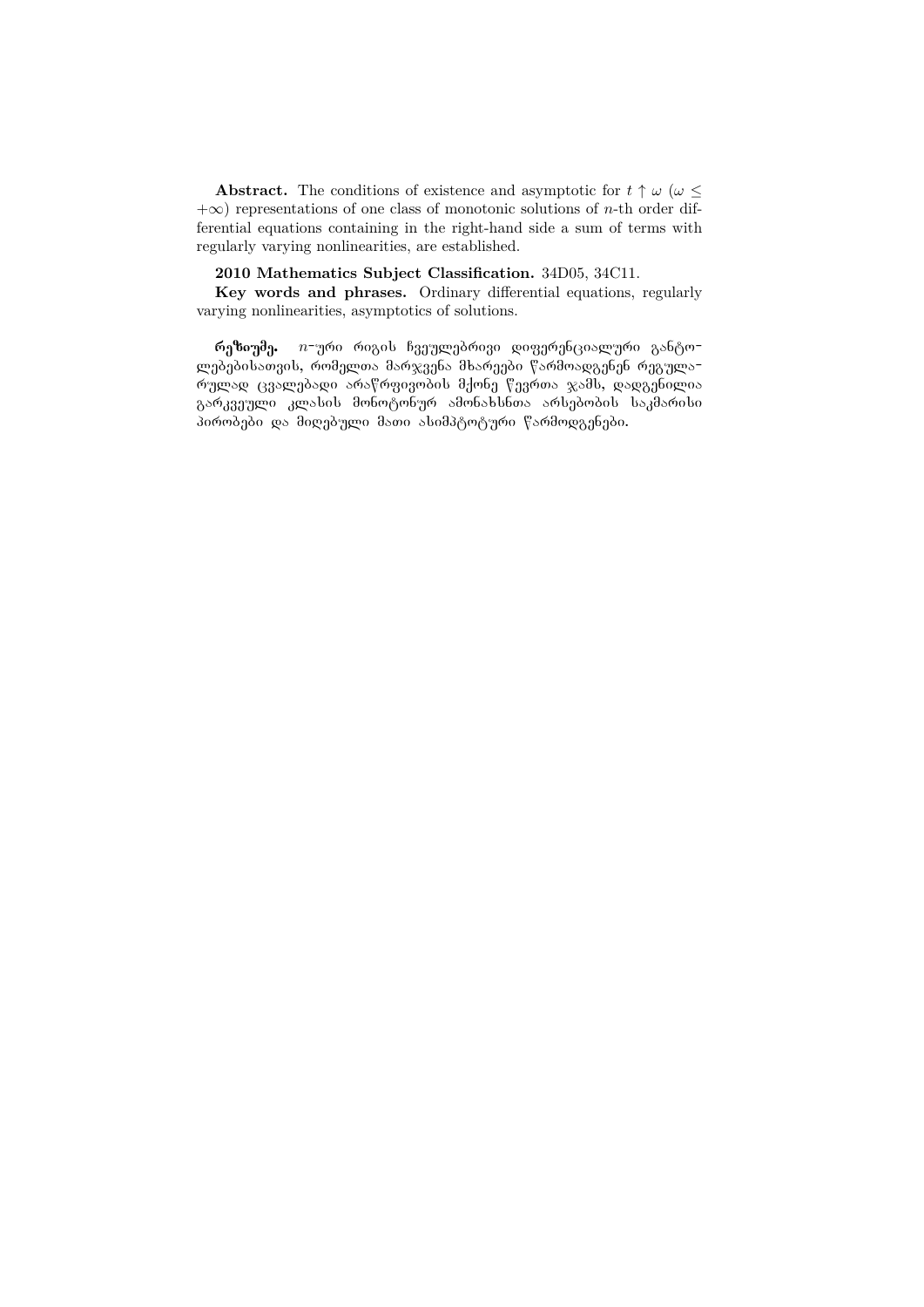#### 1. INTRODUCTION

The theory of regularly varying functions created by J. Karamata in 1930 has been later (see, for example, monographs [1], [2]) extensively developed and widely used in various mathematical researches. Particularly, the last decades of the past century is mentioned by a great interest in studying regularly and slowly varying solutions of various differential equations and in equations of the type

$$
y'' = \alpha_0 p(t)\varphi(y),
$$

where  $\alpha_0 \in \{-1,1\}$ ,  $p : [a, +\infty) \to [0, +\infty)$  is a continuous function and  $\varphi : \Delta_{Y_0} \to ]0, +\infty[$  is a regularly varying continuous function of order  $\sigma \neq 1$ as  $y \to Y_0$ ; here  $Y_0$  equals either zero or  $\pm \infty$ , and  $\Delta_{Y_0}$  is a one-sided neighborhood of *Y*0. Among the researches carried out within that period and dedicated to determination of asymptotics as  $t \to +\infty$  of monotonic solutions for such equations, of special mention are the works [3], [4] and the monograph [5].

Here, according to the definition of regularly varying function (see E. Seneta [1, Ch. 1, Sect. 1.1, pp. 9–10]),

$$
\varphi(y) = |y|^{\sigma} L(y),
$$

where *L* is slowly varying as  $y \to Y_0$  function, i.e., the condition

$$
\lim_{\substack{y \to Y_0 \\ y \in \Delta_{Y_0}}} \frac{L(\lambda y)}{L(y)} = 1
$$
 with any  $\lambda > 0$ 

is satisfied. Considering such representation for  $\varphi$ , such class of equations is a natural extension of the class of generalized second order Emden–Fowler equations

$$
y'' = \alpha_0 p(t) |y|^\sigma \operatorname{sign} y.
$$

The basic results dealing with asymptotic properties of solutions for the second- and *n*-th order Emden–Fowler equations, obtained before 1990, can be found in the monograph due to I.T. Kiguradze and T.A. Chanturiya [6, Ch. IV, V, pp. 309–401]. The works [7]–[16], dedicated to the determination of asymptotics of monotonic differential equations of second and higher orders with power nonlinearities are also worth mentioning.

For the last decade, the results obtained in [17]–[22] and also those obtained in [12]–[16] were applied to differential equations

$$
y'' = \alpha_0 p(t)\varphi_0(y)\varphi_1(y'), \quad y'' = \sum_{k=1}^m \alpha_k p_k(t)\varphi_{k0}(y)\varphi_{k1}(y'),
$$

$$
y^{(n)} = \alpha_0 p(t)\varphi(y) \quad (n \ge 2)
$$

with nonlinearities, regularly varying as  $y \to Y_0$  and  $y' \to Y_1$ , where  $Y_i \in$  ${0; \pm \infty}$  (*i* = 0, 1), and with some additional restrictions to nonlinearity for the first two equations.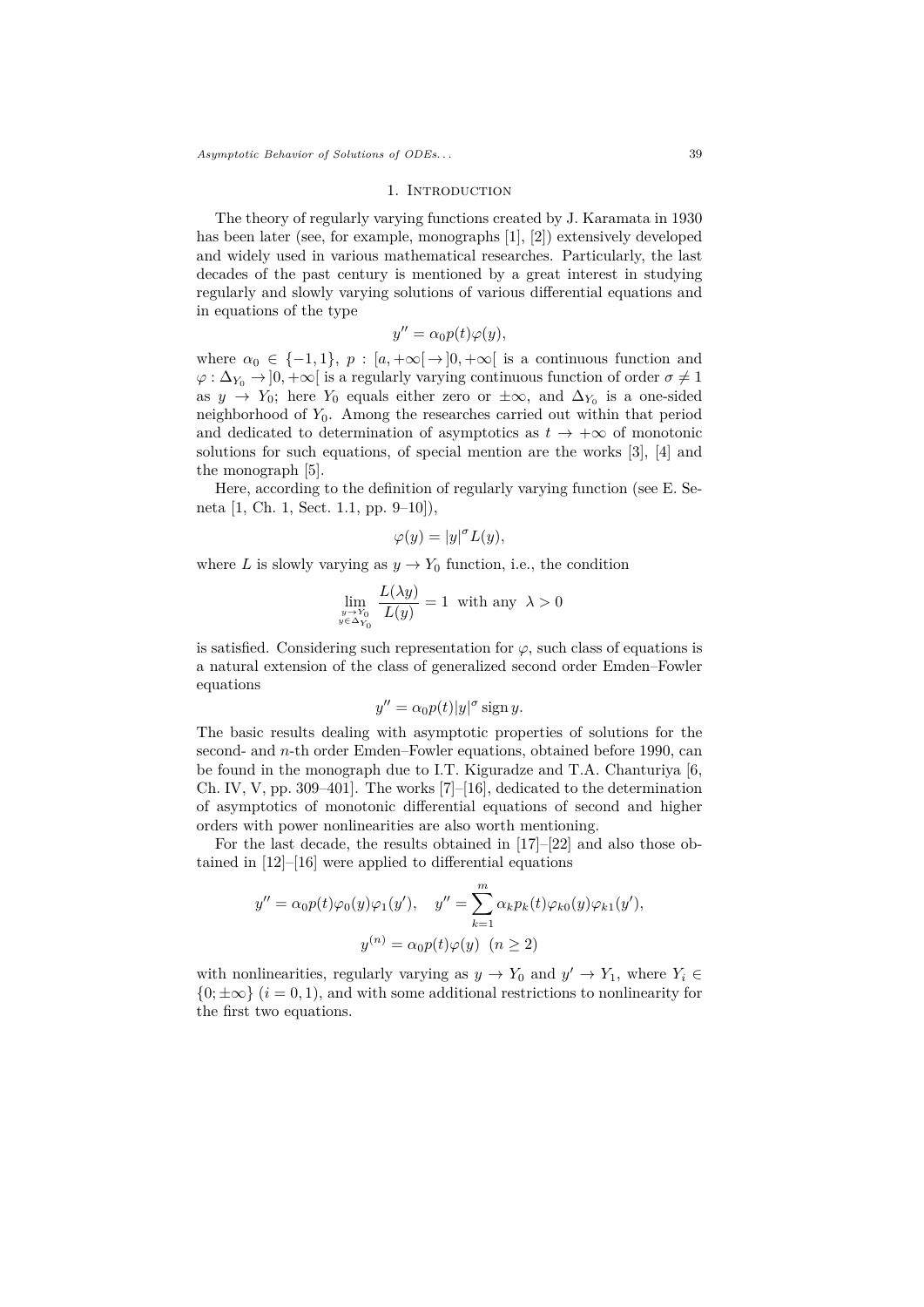In the present paper we consider the following differential equation:

∑*m*

$$
y^{(n)} = \sum_{k=1}^{m} \alpha_k p_k(t) \prod_{j=0}^{n-1} \varphi_{kj}(y^{(j)}), \qquad (1.1)
$$

where  $n \geq 2$ ,  $\alpha_k \in \{-1, 1\}$   $(k = \overline{1, m})$ ,  $p_k : [a, \omega] \to ]0, +\infty[$   $(k = \overline{1, m})$ are continuous functions,  $\varphi_{kj} : \triangle_{Y_j} \to ]0, +\infty[$  ( $k = \overline{1,m}$ ;  $j = \overline{0,n-1}$ ) are continuous and regularly varying as  $y^{(j)} \to Y_j$  functions of orders  $\sigma_{kj}$ ,  $-\infty < a < \omega \leq +\infty$ ,<sup>\*</sup> ∆<sub>*Y<sub>j</sub>*</sub> is one-sided neighborhood of *Y<sub>j</sub>*, *Y<sub>j</sub>* equal either to 0 or to  $\pm \infty$ . It is assumed that numbers  $\nu_j$  ( $j = \overline{0, n-1}$ ) determined by

$$
\nu_j = \begin{cases}\n1, & \text{if either } Y_j = +\infty, \text{ or } Y_j = 0 \\
& \text{and } \Delta_{Y_j}\text{-right neighborhood of } 0, \\
-1, & \text{if either } Y_j = -\infty, \text{ or } Y_j = 0 \\
& \text{and } \Delta_{Y_j}\text{-left neighborhood of } 0,\n\end{cases}
$$
\n(1.2)

are such that

$$
\nu_j \nu_{j+1} > 0
$$
 with  $Y_j = \pm \infty$  and  
 $\nu_j \nu_{j+1} < 0$  with  $Y_j = 0$   $(j = \overline{0, n-2})$ . (1.3)

Such conditions for  $\nu_j$  ( $j = \overline{0, n-1}$ ) are necessary for the equation (1.1) to have solutions defined in the left neighborhood of  $\omega$ , each of which satisfying the conditions

$$
y^{(j)}(t) \in \Delta_{Y_j}
$$
 with  $t \in [t_0, \omega], \quad \lim_{t \uparrow \omega} y^{(j)}(t) = Y_j \quad (j = \overline{0, n-1}).$  (1.4)

Among strictly monotonic, with derivatives up to the  $n-1$  order inclusive, in some left neighborhood of  $\omega$ , solutions of equation (1.1) these ones are of special academic interest, because each of the rest ones admits only one representation of the type

$$
y(t) = \pi_{\omega}^{k-1}(t)[c_{k-1} + o(1)] \ \ (k = \overline{1,n}),
$$

where  $c_{k-1}$  ( $k = \overline{1,n}$ ) are the non-zero real constants and

$$
\pi_{\omega}(t) = \begin{cases} t, & \text{if } \omega = +\infty, \\ t - \omega, & \text{if } \omega < +\infty. \end{cases}
$$
(1.5)

The question on the existence of solutions of (1.1) with similar representations may be solved, in a whole, in a rather simple way by applying, for example, Corollary 8.2 for  $\omega = +\infty$  from the monograph of I. T. Kiguradze and T. A. Chanturiya [1, Ch. II, p. 8, p. 207] and the schemes from the works [10], [12] as  $\omega \leq +\infty$ . As for the solutions with properties (1.4), for lack of particular representations for them, there arises the necessity to single out a class of solutions admitting one to get such representations.

<sup>&</sup>lt;sup>\*</sup>if  $a > 1$ , then  $\omega = +\infty$ , and  $\omega - 1 < a < \omega$  if  $\omega < +\infty$ .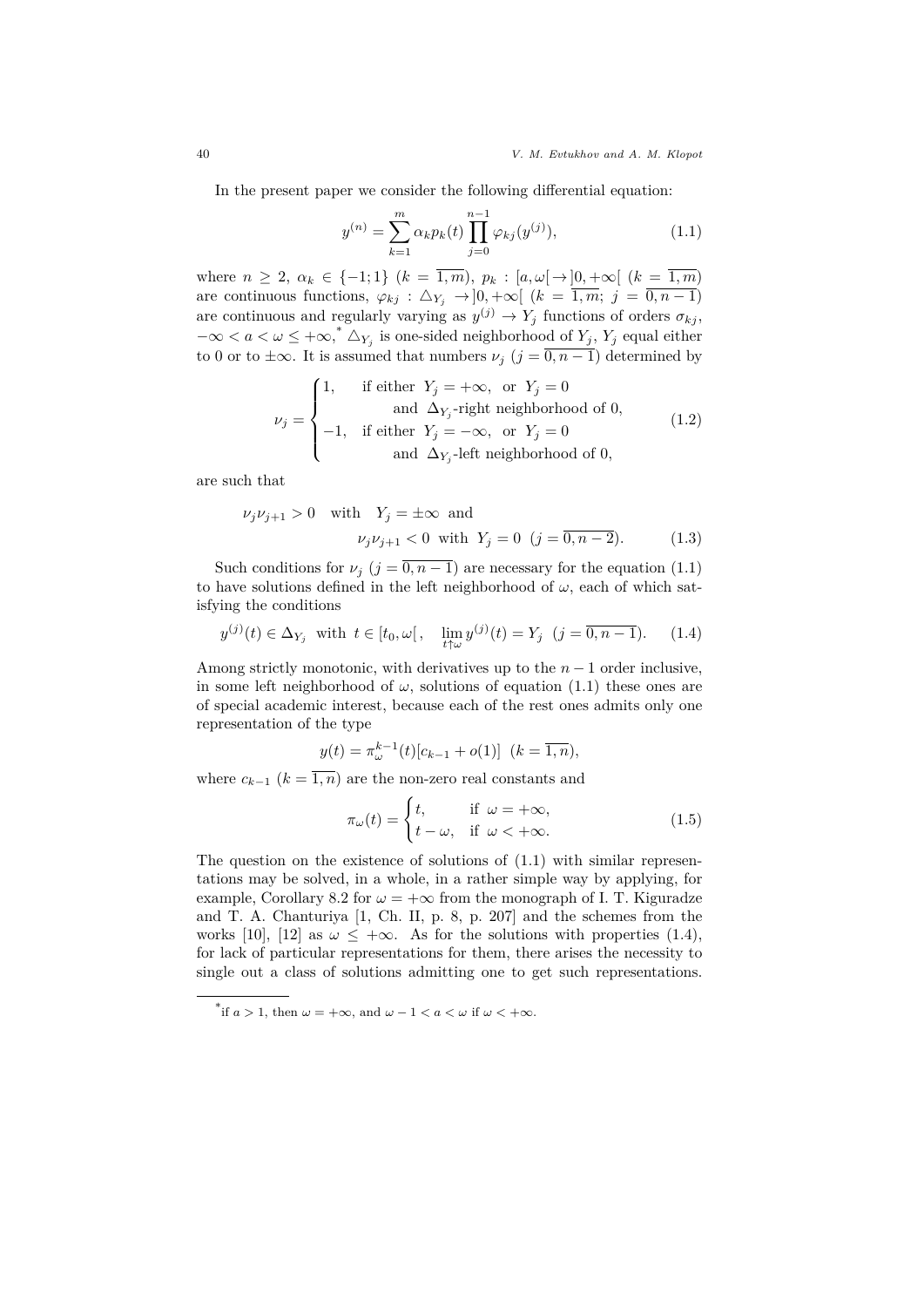One of such rather wide classes of solutions has been introduced in [14]–[16] dedicated to generalized Emden–Fowler type equations of *n*-th order,

$$
y^{(n)} = \alpha_0 p(t) \prod_{j=0}^{n-1} |y^{(j)}|^{\sigma_j}.
$$

For the equation (1.1), this class is determined as follows.

**Definition 1.1.** A solution *y* of the equation (1.1) defined on the interval  $[t_0, \omega] \subset [a, \omega]$ , is called a  $P_\omega(Y_0, \ldots, Y_{n-1}, \lambda_0)$ -solution, where  $-\infty \leq \lambda_0 \leq$ +*∞*, if along with (1.4) the condition

$$
\lim_{t \uparrow \omega} \frac{[y^{(n-1)}(t)]^2}{y^{(n-2)}(t)y^{(n)}} = \lambda_0
$$
\n(1.6)

is satisfied.

If  $y$  is a solution of the differential equation  $(1.1)$  with properties  $(1.4)$ and the functions  $\ln |y^{(n-1)}(t)|$  and  $\ln |\pi_{\omega}(t)|$  are comparable with order one (see [23, Ch. 5, Sect. 4,5, pp. 296–301]) as  $t \uparrow \omega$ , then it is easy to check that this solution is the  $P_{\omega}(Y_0, \ldots, Y_{n-1}, \lambda_0)$ -solution for some  $\lambda_0$  depending on the value of lim *t↑ω*  $\pi_{\omega}(t)y^{(n)}(t)$  $\frac{\omega(t)y^{(n)}(t)}{y^{(n-1)}(t)}$ .

Moreover, using assertions 1, 2, 5 and 9 (on the properties of regularly varying functions) from the monograph [5, Appendix, pp. 115–117], it can be verified that in the case of regularly varying as  $t \uparrow \omega$  coefficients  $p_k$  $(k = \overline{1,m})$  of the equation (1.1), each of its regularly varying as  $t \uparrow \omega$ solutions with properties (1.4) is a  $P_{\omega}(Y_0, \ldots, Y_{n-1}, \lambda_0)$ -solution for some final or equal to  $\pm\infty$  value  $\lambda_0$ .

The aim of this note is to determine the conditions for existence of  $P_{\omega}(Y_0, \ldots, Y_{n-1}, \lambda_0)$ -solutions of (1.1) in special cases, where  $\lambda_0 = \frac{n-i-1}{n-i}$ as  $i \in \{1, \ldots, n-1\}$ , and also asymptotic representations as  $t \uparrow \omega$  for such solutions and their derivatives up to and including  $n - 1$  order.

By virtues of the results from [16], these solutions of the equation (1.1) possess the following a priori asymptotic properties.

**Lemma 1.1.** *Let*  $y$  :  $[t_0, \omega] \rightarrow \Delta_{Y_0}$  *be an arbitrary*  $P_{\omega}(Y_0, \ldots, Y_{n-1}, \lambda_0)$ *solution of the equation* (1.1)*. Then:*

(1) if  $n > 2$  and  $\lambda_0 = \frac{n-i-1}{n-i}$  for some  $i \in \{1, ..., n-2\}$ , then for  $t \uparrow \omega$ ,

$$
y^{(k-1)}(t) \sim \frac{[\pi_{\omega}(t)]^{i-k}}{(i-k)!} y^{(i-1)}(t) \ (k = 1, \dots, i-1)^*,
$$
  

$$
y^{(i)}(t) = o\left(\frac{y^{(i-1)}(t)}{i}\right)
$$
 (1.7)

$$
y^{(i)}(t) = o\left(\frac{y^{(i)}}{\pi_{\omega}(t)}\right),
$$
  

$$
y^{(k)}(t) = o\left(\frac{y^{(i)}}{\pi_{\omega}(t)}\right),
$$

$$
y^{(k)}(t) \sim (-1)^{k-i} \frac{(k-i)!}{[\pi_{\omega}(t)]^{k-i}} y^{(i)}(t) \quad (k = i+1, \dots, n); \tag{1.8}
$$

*<sup>∗</sup>*At *i* = 1 these relationships do not exist.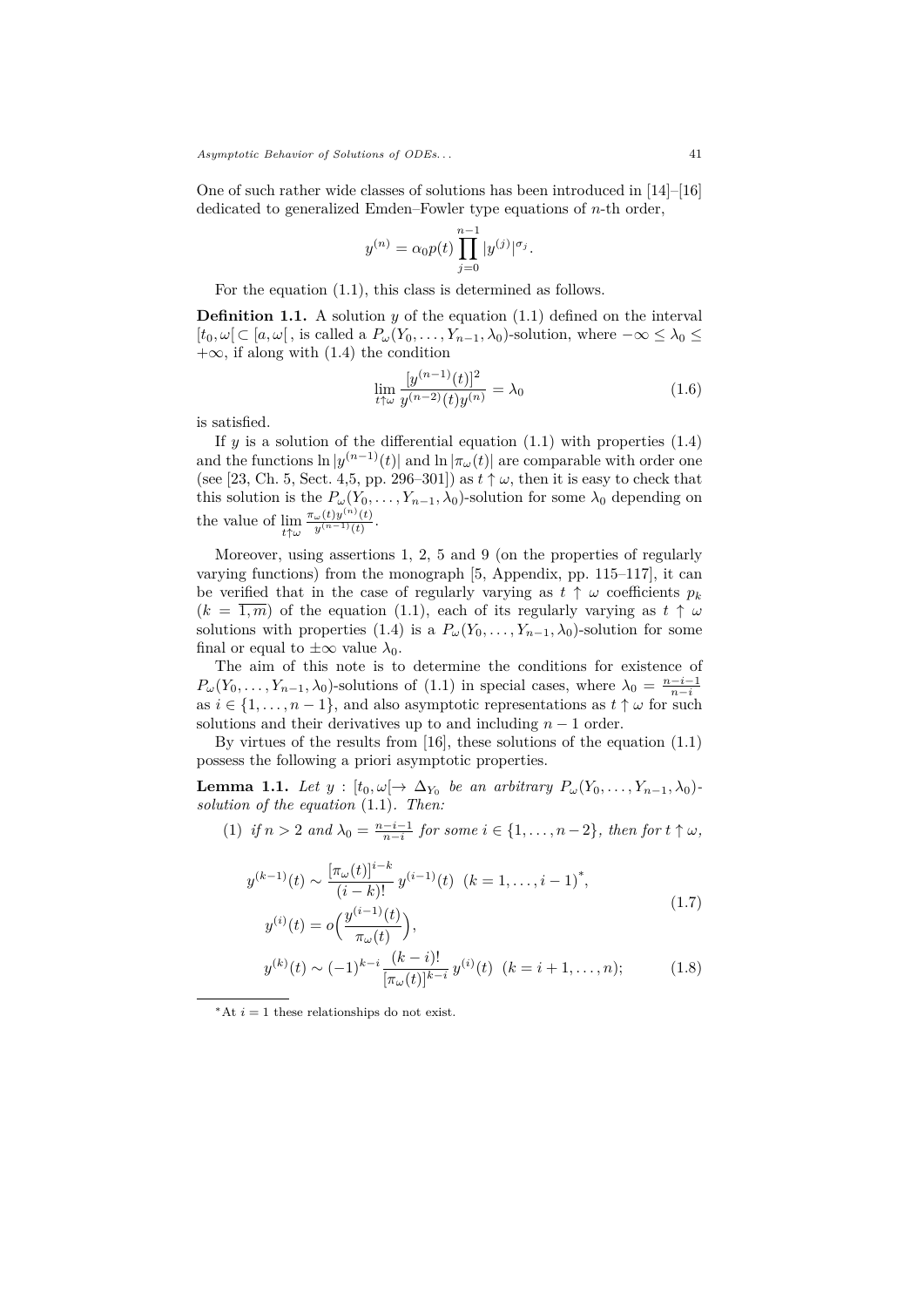42 *V. M. Evtukhov and A. M. Klopot*

(2) *if*  $n \geq 2$  *and*  $\lambda_0 = 0$ *, then for*  $t \uparrow \omega$ *,* 

$$
y^{(k-1)}(t) \sim \frac{[\pi_{\omega}(t)]^{n-k-1}}{(n-k-1)!} y^{(n-2)}(t) \quad (k=1,\ldots,n-2)^{*},
$$
  

$$
y^{(n-1)}(t) = o\left(\frac{y^{(n-2)}(t)}{\pi_{\omega}(t)}\right)
$$
 (1.9)

*and, in the case of existence of (finite or equal to*  $\pm \infty$ ) *limit* lim *t↑ω*  $\pi_{\omega}(t)y^{(n)}(t)$  $\frac{\omega(t)y^{(n)}(t)}{y^{(n-1)}(t)},$ 

$$
y^{(n)}(t) \sim \frac{-1}{\pi_{\omega}(t) y^{(n-1)}(t)} \quad with \quad t \uparrow \omega. \tag{1.10}
$$

# 2. STATEMENT OF THE MAIN RESULTS

In order to formulate the theorems, we will need some auxiliary notation and one definition.

By virtue of the definition of regularly varying function, the nonlinearity in (1.1) is representable in the form

$$
\varphi_{kj}(y^{(j)}) = |y^{(j)}|^{\sigma_{kj}} L_{kj}(y^{(j)}) \quad (k = \overline{1, m}; \ \ j = \overline{0, n-1}), \tag{2.1}
$$

where  $L_{kj}: \Delta_{Y_j} \to ]0, +\infty[$  are continuous and slowly varying as  $y^j \to Y_j$ functions, for which with any  $\lambda > 0$ 

$$
\lim_{\substack{y^{(j)} \to Y_j \\ y^{(j)} \in \Delta_{Y_j}}} \frac{L_{kj}(\lambda y^{(j)})}{L_{kj}(y^{(j)})} = 1 \ \ (k = \overline{1, m}; \ \ j = \overline{0, n-1}). \tag{2.2}
$$

It is also known (see  $[1, Ch. 1, Sect. 1.2, pp. 10-15]$ ) that the limits  $(2.2)$ are uniformly fulfilled with respect to  $\lambda$  on any interval  $[c, d] \subset ]0, +\infty[$ (property  $M_1$ ) and there exist continuously differentiable slowly varying as  $y^{(j)} \to Y_j$  functions  $L_{0kj} : \Delta_{Y_j} \to ]0, +\infty[$  (property  $M_2$ ) such that

$$
\lim_{\substack{y^{(j)} \to Y_j \\ y^{(j)} \in \Delta_{Y_j}}} \frac{L_{kj}(y^{(j)})}{L_{0kj}(y^{(j)})} = 1 \text{ and } \lim_{\substack{y^{(j)} \to Y_j \\ y^{(j)} \in \Delta_{Y_j}}} \frac{y^{(j)} L'_{0kj}(y^{(j)})}{L_{0kj}(y^{(j)})} = 0 \qquad (2.3)
$$
\n
$$
(k = \overline{1, m}; \ j = \overline{0, n - 1}).
$$

**Definition 2.1.** We say that a slowly varying as  $z \rightarrow Z_0$  function  $L$ :  $\Delta_{Z_0} \to ]0, +\infty[$ , where  $Z_0$  either equals zero, or  $\pm \infty$ , and  $\Delta_{Z_0}$  is one-sided neighborhood of  $Z_0$ , satisfies condition  $S_0$ , if

$$
L(\nu e^{[1+o(1)]\ln|z|}) = L(z)[1+o(1)] \text{ with } z \to Z_0 \ (z \in \Delta_{Z_0}),
$$

where  $\nu = \text{sign } z$ .

*<sup>∗</sup>*At *n* = 2 these relationships do not exist.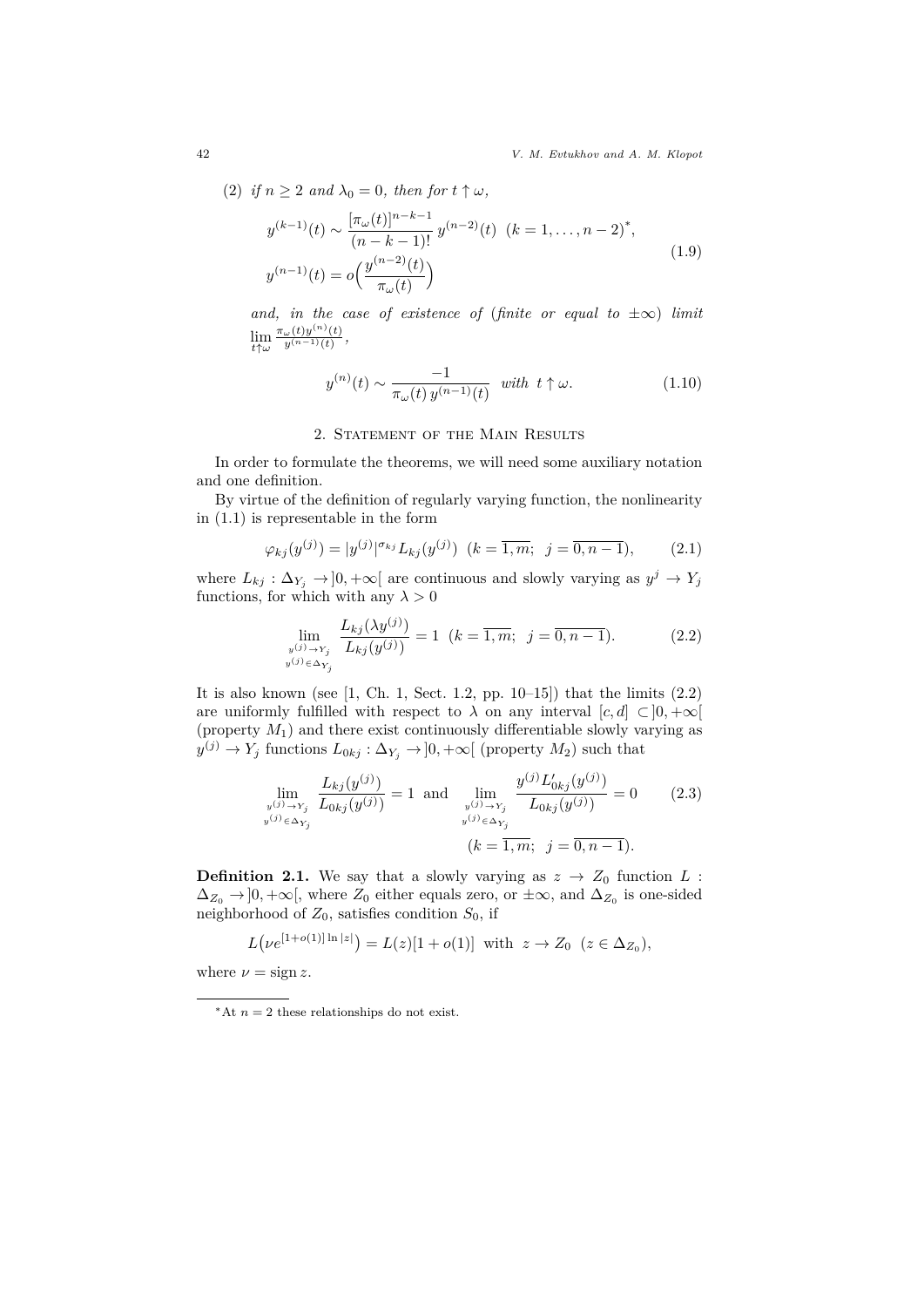*Remark* 2.1*.* If the slowly varying as  $z \to Z_0$  function  $L : \Delta_{Z_0} \to ]0, +\infty[$ satisfies the condition  $S_0$ , then for every slowly varying as  $z \to Z_0$  function  $l : \Delta_{Z_0} \rightarrow ]0, +\infty[,$ 

$$
L(zl(z)) = L(z)[1 + o(1)] \text{ when } z \to Z_0 \ (z \in \Delta_{Z_0}).
$$

The validity of this statement follows from the theorem of representation (see [1, Ch. 1, Sect. 1.2, p. 10]) of slowly varying function *l* and property *M*<sup>1</sup> of function *L*.

*Remark* 2.2 (see [22]). If slowly varying as  $z \to Z_0$  function  $L : \Delta_{Z_0} \to$  $]0, +∞[$  satisfies condition  $S_0$ , then the function  $y : [t_0, ω[ → ∆<sub>Y_0</sub>]$  is continuously differentiable and such that

$$
\lim_{t \uparrow \omega} y(t) = Y_0, \quad \frac{y'(t)}{y(t)} = \frac{\xi'(t)}{\xi(t)} [r + o(1)] \text{ when } t \uparrow \omega,
$$

where  $r$  is the non-zero real constant,  $\xi$  is continuously differentiable in some left neighborhood of  $\omega$  real function, for which  $\xi'(t) \neq 0$ , then

$$
L(y(t)) = L(\nu|\xi(t)|^r)[1 + o(1)] \text{ when } t \uparrow \omega,
$$

where  $\nu = \text{sign } y(t)$  in the left neighborhood of  $\omega$ .

*Remark* 2.3*.* If slowly varying as  $z \to Z_0$  function  $L : \Delta_{Z_0} \to ]0, +\infty[$ satisfies condition  $S_0$  and the function  $r : \Delta_{Z_0} \times K \to \mathbb{R}$ , where K is compact in  $\mathbb{R}^m$ , is such that

$$
\lim_{\substack{z \to Z_0 \\ z \in \Delta_{Z_0}}} r(z, v) = 0
$$
 uniformly with respect to  $v \in K$ ,

then

$$
\lim_{\stackrel{z\rightarrow Z_0}{z\in \Delta_{Z_0}}} \frac{L(\nu e^{[1+r(z,v)]\ln|z|})}{L(z)} = 1
$$

uniformly with respect to  $v \in K$ , where  $\nu = \text{sign } z$ .

Indeed, if it shouldn't be true, then there would exist a sequence  $\{v_n\} \in K$ and a sequence  $\{z_n\} \in \Delta_{Z_0}$  converging to  $Z_0$  such that the inequality

$$
\liminf_{n \to +\infty} \left| \frac{L(\nu e^{[1+r(z_n, v_n)] \ln |z_n|})}{L(z_n)} - 1 \right| > 0 \tag{2.5}
$$

is fulfilled.

Thus it is clear that there is the function  $v : \Delta_{Z_0} \to K$  such that  $v(z_n) =$ *v<sub>n</sub>*. For this function it is obvious that  $\lim_{z \to z_0} r(z, v(z)) = 0$  and hence

$$
\lim_{\stackrel{z\rightarrow Z_0}{z\in \Delta_{Z_0}}}\frac{L(\nu e^{[1+r(z,v(z))]\ln|z|})}{L(z)}=1,
$$

which contradicts the inequality (2.5).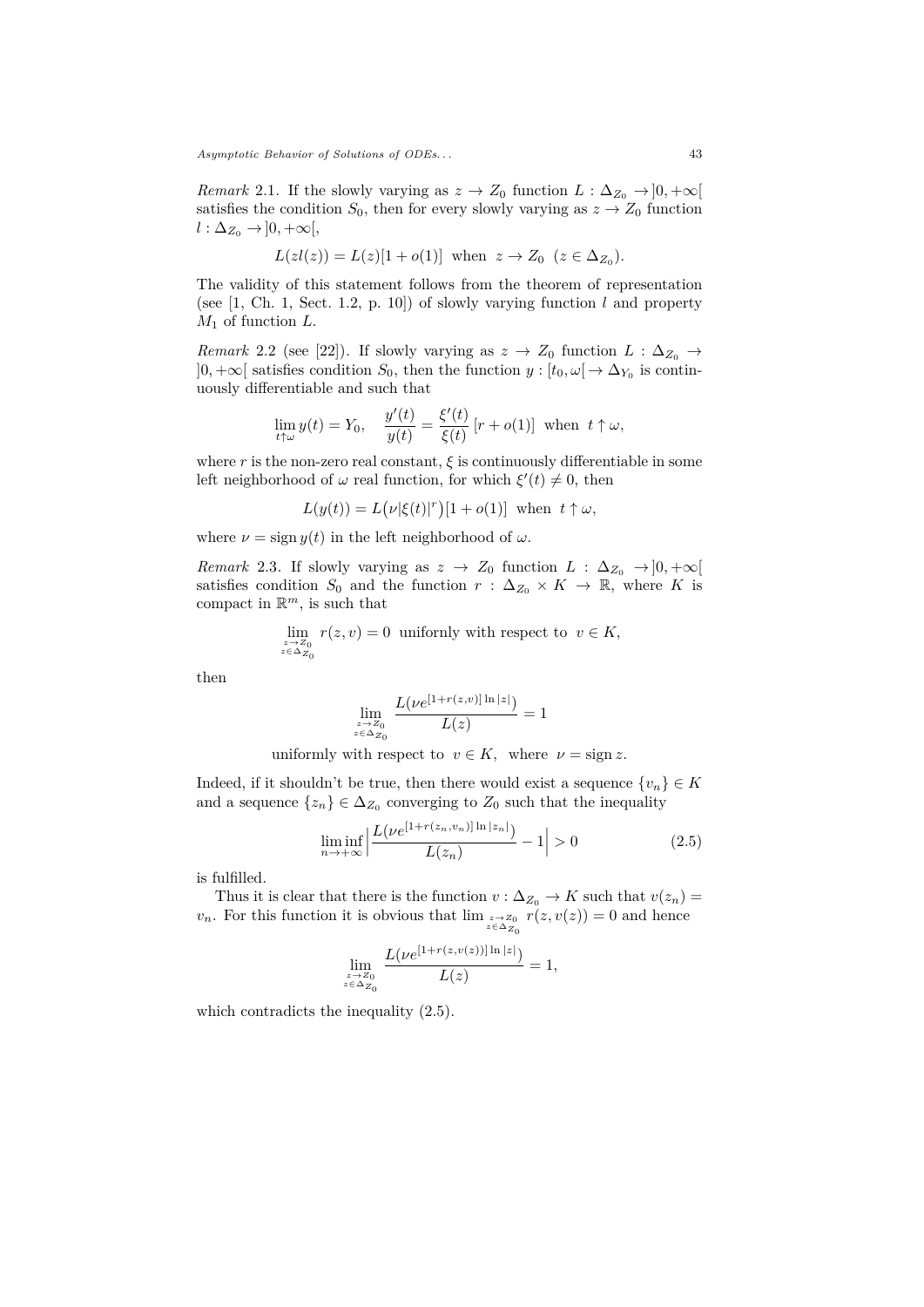Finally, let us introduce auxiliary definitions assuming

$$
\mu_{ki} = n - i - 1 + \sum_{j=0}^{i-2} \sigma_{kj} (i - j - 1) - \sum_{j=i+1}^{n-1} \sigma_{kj} (j - i) \quad (k = \overline{1, m}; \quad i = \overline{1, n}),
$$
  
\n
$$
\gamma_k = 1 - \sum_{j=0}^{n-1} \sigma_{kj}, \quad \gamma_{ki} = 1 - \sum_{j=i}^{n-1} \sigma_{kj} \quad (k = \overline{1, m}; \quad i = \overline{1, n - 1}),
$$
  
\n
$$
C_{ki} = \frac{1}{(n-i)!} \prod_{j=0}^{i-1} [(i-j-1)!]^{-\sigma_{kj}} \prod_{j=i+1}^{n-1} [(j-i)!]^{\sigma_{kj}} \quad (k = \overline{1, m}; \quad i = \overline{1, n - 1}),
$$
  
\n
$$
J_{ki}(t) = \int_{A_{ki}}^{t} p_k(s) |\pi_{\omega}(s)|^{\mu_{ki}} \prod_{j=i+1}^{n-1} L_{kj} (\nu_j |\pi_{\omega}(s)|^{i-j-1}) ds \quad (k = \overline{1, m}; \quad i = \overline{1, n}),
$$
  
\n
$$
J_{kii}(t) = \int_{A_{kii}}^{t} |J_{ki}(s)|^{\frac{1}{\gamma_{ki}}} ds \quad (k = \overline{1, m}; \quad i = \overline{1, n}),
$$

where each of the limits of integration  $A_{km}$ ,  $A_{kmm}$  ( $m \in \{0,1\}$ ) is chosen equal to the point  $a_0 \in [a, \omega]$  (on the right of which, i.e., as  $t \in [a_0, \omega]$ , the integrand function is continuous) if under this value of limits of integration the corresponding integral tends to  $\pm \infty$  as  $t \uparrow \omega$ , and equal to  $\omega$  if at such value of limits of integration it tends to zero as  $t \uparrow \omega$ .

**Theorem 2.1.** *Let*  $n > 2$ *,*  $i \in \{1, ..., n-2\}$  *and for some*  $s \in \{1, ..., m\}$ *the inequalities*

$$
\limsup_{t \uparrow \omega} \frac{\ln p_k(t) - \ln p_s(t)}{\beta \ln |\pi_\omega(t)|} \n< \beta \sum_{\substack{j=0 \ j \neq i-1}}^{n-1} (\sigma_{sj} - \sigma_{kj})(i-j-1) \text{ at all } k \in \{1, ..., m\} \setminus \{s\}, \quad (2.6_i)
$$

*be fulfilled, where*  $\beta = \text{sign} \pi_{\omega}(t)$  *for*  $t \in [a, \omega]$ *. Moreover, let*  $\gamma_s \gamma_{si} \neq 0$  *and the functions*  $L_{sj}$  *for all*  $j \in \{0, \ldots, n-1\} \setminus \{i-1\}$  *satisfy condition*  $S_0$ *. Then for the existence of*  $P_{\omega}(Y_0, \ldots, Y_{n-1}, \frac{n-i-1}{n-i})$ *-solutions of the equation* (1.1) *it is necessary, and if algebraic equation*

$$
\sum_{j=i+1}^{n-1} \frac{\sigma_{sj}}{(j-i)!} \prod_{m=1}^{j-i} (m-\rho) + \sigma_{si} = \frac{1}{(n-i)!} \prod_{m=1}^{n-i} (m-\rho) \tag{2.7}
$$

*has no roots with zero real part it is sufficient that* (*along with* (1.3)) *the inequalities*

$$
\nu_j \nu_{j-1} (i-j) \pi_\omega(t) > 0 \text{ at all } j \in \{1, ..., n-1\} \setminus \{i\},
$$
  

$$
\nu_i \nu_{i-1} \gamma_s \gamma_{si} J_{sii}(t) > 0,
$$
 (2.8<sub>i</sub>)

$$
\nu_i \alpha_s (-1)^{n-i-1} \pi_{\omega}^{n-i-1}(t) \gamma_{si} J_{si}(t) > 0
$$
\n(2.9<sub>i</sub>)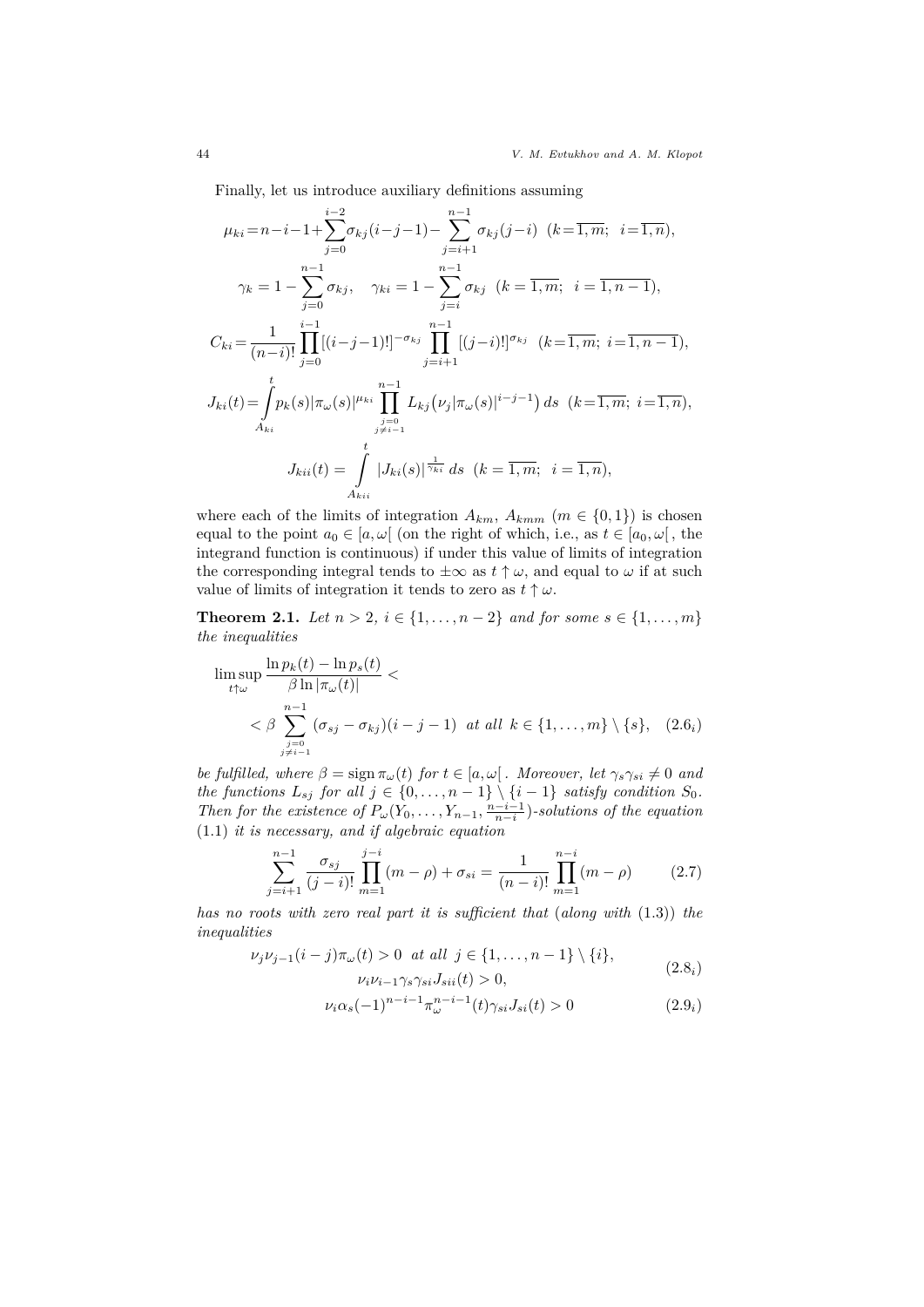*be fulfilled in some left neighborhood of ω, as well as the conditions*

$$
\nu_{j-1} \lim_{t \uparrow \omega} |\pi_{\omega}(t)|^{i-j} = Y_{j-1} \quad \text{at all} \quad j \in \{1, \dots, n\} \setminus \{i\},
$$
  

$$
\nu_{i-1} \lim_{t \uparrow \omega} |J_{sii}(t)|^{\frac{\gamma_{si}}{\gamma_s}} = Y_{i-1},
$$
\n(2.10<sub>i</sub>)

$$
\lim_{t \uparrow \omega} \frac{\pi_{\omega}(t) J'_{si}(t)}{J_{si}(t)} = -\gamma_{si}, \quad \lim_{t \uparrow \omega} \frac{\pi_{\omega}(t) J'_{si}(t)}{J_{si}(t)} = 0.
$$
\n(2.11<sub>i</sub>)

*Moreover, each solution of that kind admits as*  $t \uparrow \omega$  *the asymptotic representations*

$$
y^{(j-1)}(t) = \frac{[\pi_{\omega}(t)]^{i-j}}{(i-j)!} y^{(i-1)}(t) [1 + o(1)] \quad (j = 1, ..., i-1), \qquad (2.12_i)
$$

$$
y^{(j)}(t) = (-1)^{j-i} \frac{(j-i)!}{[\pi_{\omega}(t)]^{j-i}} \cdot \frac{\gamma_{si} J'_{sii}(t)}{\gamma_s J_{sii}(t)} y^{(i-1)}(t)[1+o(1)] \qquad (2.13_i)
$$

$$
(j = i, \dots, n-1),
$$

$$
\frac{|y^{(i-1)}(t)|^{\gamma_s}}{L_{si-1}(y^{(i-1)}(t))} = |\gamma_{si}C_{si}| \left| \frac{\gamma_s}{\gamma_{si}} J_{sii}(t) \right|^{\gamma_{si}} [1 + o(1)] \text{ with } t \uparrow \omega, \quad (2.14_i)
$$

*and in case*  $\omega = +\infty$  *there is*  $i + 1$ *-parameter family of solutions if the inequality*  $\nu_i \nu_{i-1} \gamma_s \gamma_{si} > 0$  *is valid, and*  $i - 1 + l$ *-parameter family if the inequality*  $\nu_i \nu_{i-1} \gamma_s \gamma_{si} < 0$  *is valid, in case*  $\omega < +\infty$ *, there is*  $r+1$ *-parameter family if the inequality*  $\nu_i \nu_{i-1} \gamma_s \gamma_{si} > 0$  *is valid, and r-parameter family if the inequality*  $\nu_i \nu_{i-1} \gamma_s \gamma_{si} < 0$  *is valid, where l is a number of roots of the equation* (2.7) *with negative real part and r is a number of its roots with positive real part.*

*Remark* 2.4*.* Algebraic equation (2.7) has a fortiori no roots with zero real part, if  $\sum_{n=2}^{n-2}$  $\sum_{j=i} |\sigma_{sj}| < |1 - \sigma_{sn-1}|.$ 

In Theorem 2.1, asymptotic representation for  $y^{(i-1)}$  is written implicitly. The following theorem shows an additional restriction under which this representation may be presented explicitly.

**Theorem 2.2.** *If the conditions of Theorem* 2*.*1 *are fulfilled and a slowly*  $$  $P_{\omega}(Y_0, \ldots, Y_{n-1}, \frac{n-i-1}{n-i})$ -solution of the equation (1.1)*, asymptotic representations* (2.12*i*)*,* (2.13*i*) *and*

$$
y^{(i-1)}(t) = \nu_{i-1} \left| \gamma_{si} C_{si} L_{si-1} \left( \nu_{i-1} | J_{sii}(t) |^{\frac{\gamma_{si}}{\gamma_s}} \right) \right|^{\frac{1}{\gamma_s}} \times \\ \times \left| \frac{\gamma_s}{\gamma_{si}} J_{sii}(t) \right|^{\frac{\gamma_{si}}{\gamma_s}} [1 + o(1)] \tag{2.15i}
$$

*hold when*  $t \uparrow \omega$ *.*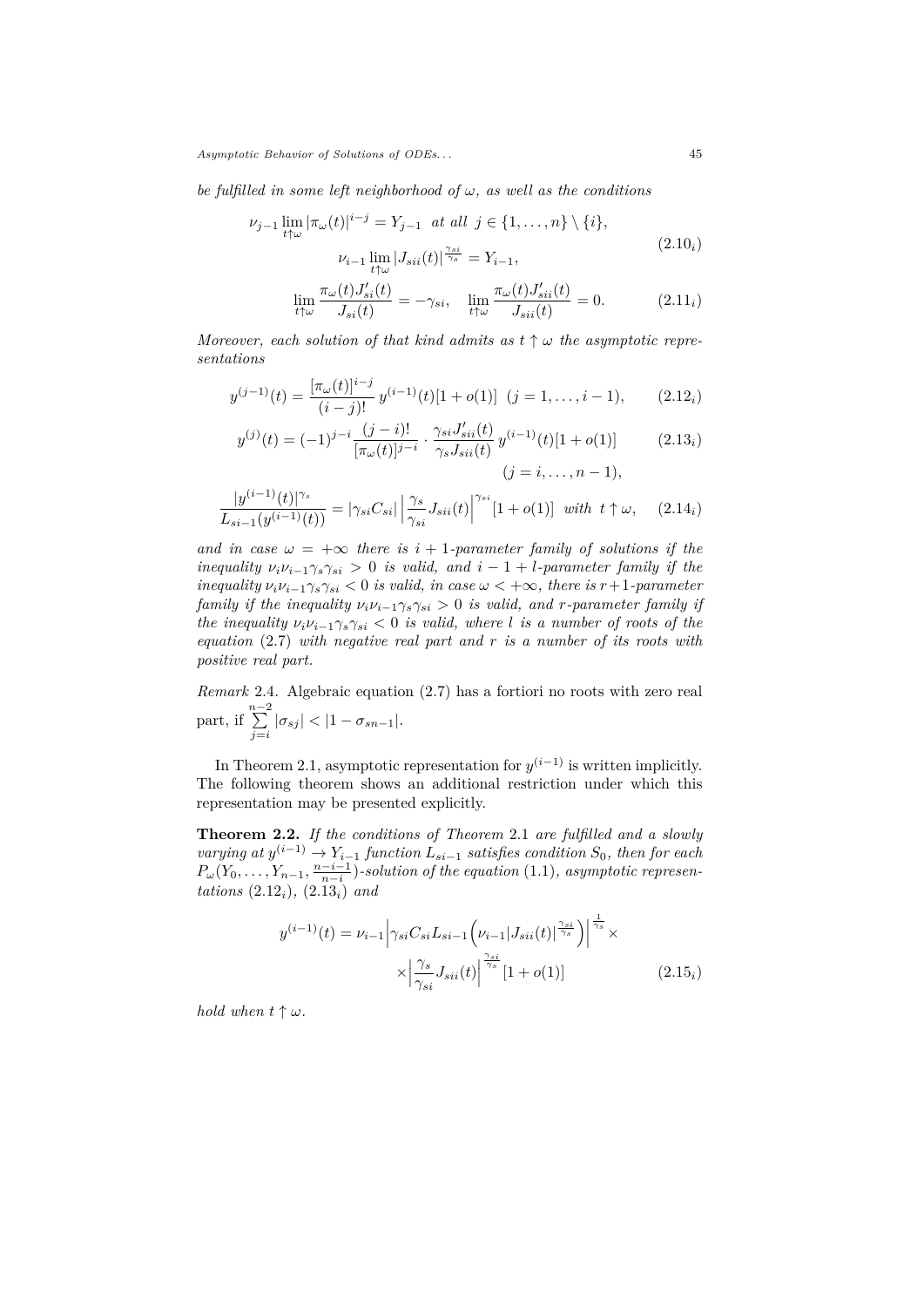### 3. Proof of Theorems

*Proof of Theorem* 2.1*. Necessity.* Let  $y: [t_0, \omega] \to \Delta_{Y_0}$  be an arbitrary  $P_{\omega}(Y_0, \ldots, Y_{n-1}, \frac{n-i-1}{n-i}$ -solution of the equation (1.1). Then the conditions (1.4) are satisfied, there is  $t_1 \in [a, \omega[$  such that  $\nu_j y^{(j)}(t) > 0$  ( $j = \overline{0, n-1}$ ) for  $t \in [t_1, \omega]$  and by Lemma 1.1, the asymptotic relations  $(1.7)$ ,  $(1.8)$  hold. From  $(1.7)$  and  $(1.8)$  we obtain the relations

$$
\frac{y^{(j)}(t)}{y^{(j-1)}(t)} = \frac{i-j+o(1)}{\pi_{\omega}(t)} \quad (j = \overline{1,n}) \text{ when } t \uparrow \omega \tag{3.1i}
$$

and therefore

$$
\ln|y^{(j-1)}(t)| = \left[i - j + o(1)\right] \ln|\pi_{\omega}(t)| \quad (j = \overline{1, n}) \text{ when } t \uparrow \omega. \tag{3.2.}
$$

By virtue of  $(3.1<sub>i</sub>)$ , the first of inequalities  $(2.8<sub>i</sub>)$  are fulfilled, and by virtue of  $(3.2<sub>i</sub>)$ , the first of conditions  $(2.10<sub>i</sub>)$  are satisfied.

Taking into account  $(3.2<sub>i</sub>)$ , the representations  $(2.1)$  and the conditions

$$
\lim_{\substack{y^{(j)} \to Y_j \\ y^{(j)} \in \Delta_{y_j}}} \frac{\ln L_{kj}(y^{(j)})}{\ln |y^{(j)}|} = 0 \ \ (k = \overline{1, m}, \ j = \overline{0, n-1}), \tag{3.3}
$$

which are satisfied due to the properties of slowly varying functions (see [1, Ch. 1, p. 1.5, p. 24]), we find that

$$
\ln \varphi_{kj}(y^{(j)}(t)) = \sigma_{kj} \ln |y^{(j)}(t)| + \ln L_{kj}(y^{(j)}(t)) =
$$
  
=  $[\sigma_{kj} + o(1)] \ln |y^{(j)}(t)| = [\sigma_{kj}(i - j - 1) + o(1)] \ln |\pi_{\omega}(t)|$   
 $(k = 1, m, j = 0, n - 1)$  when  $t \uparrow \omega$ .

That is why for each  $k \in \{1, \ldots, m\} \setminus \{s\},\$ 

$$
\ln \left[ \frac{p_k(t) \prod_{j=0}^{n-1} \varphi_{kj}(y^{(j)}(t))}{p_s(t) \prod_{j=0}^{n-1} \varphi_{sj}(y^{(j)}(t))} \right] = \ln \frac{p_k(t)}{p_s(t)} + \sum_{j=0}^{n-1} \left[ \ln \varphi_{kj}(y^{(j)}(t) - \ln \varphi_{sj}(y^{(j)}(t)) \right] =
$$
  
\n
$$
= \ln \frac{p_k(t)}{p_s(t)} + \ln |\pi_{\omega}(t)| \sum_{j=0}^{n-1} \left[ (\sigma_{kj} - \sigma_{sj})(i - j - 1) + o(1) \right] =
$$
  
\n
$$
= \beta \ln |\pi_{\omega}(t)| \left[ \frac{\ln p_k(t) - \ln p_s(t)}{\beta \ln |\pi_{\omega}(t)|} + \beta \sum_{\substack{j=0 \ j \neq i-1}}^{n-1} (\sigma_{kj} - \sigma_{sj})(i - j - 1) + o(1) \right]
$$

Since the expression, appearing on the right of this correlation, by virtue of  $(2.6<sub>i</sub>)$  and the type of the function  $\pi_{\omega}$  from (1.5), tends to  $-\infty$  when  $t \uparrow \omega$ ,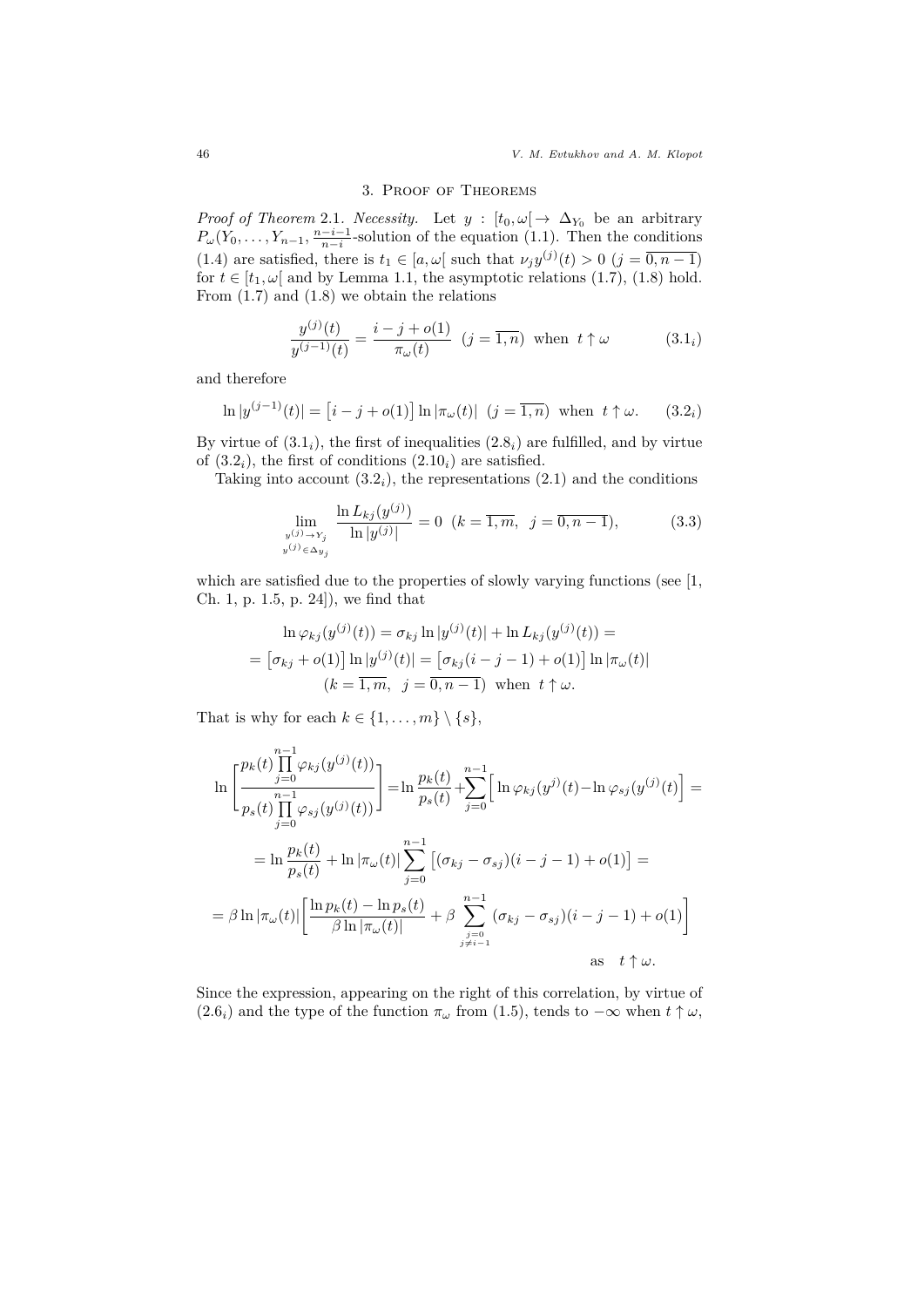therefore

$$
\lim_{t \uparrow \omega} \frac{p_k(t) \prod_{j=0}^{n-1} \varphi_{kj}(y^{(j)}(t))}{p_s(t) \prod_{j=0}^{n-1} \varphi_{sj}(y^{(j)}(t))} = 0 \text{ at all } k \in \{1, \dots, m\} \setminus \{s\}. \tag{3.4}
$$

Then from (1.1) it follows that this solution implies asymptotic relation

$$
y^{(n)}(t) = \alpha_s p_s(t) [1 + o(1)] \prod_{j=0}^{n-1} \varphi_{sj}(y^{(j)}(t)) \text{ when } t \uparrow \omega.
$$
 (3.5)

Here, for all  $j \in \{0, \ldots, n-1\} \setminus \{i-1\}$ , the functions  $L_{sj}$  in the representations (2.1) of functions  $\varphi_{sj}$  satisfy the condition  $S_0$ . Therefore, by virtue of  $(3.1<sub>i</sub>)$  and Remark 2.2, for them we have

$$
L_{sj}(y^{(j)}(t)) = L_{sj}(\nu_j|\pi_\omega(t)|^{i-j-1})[1+o(1)] \text{ when } t \uparrow \omega.
$$

Taking into account (2.1) and the above representations, we can rewrite (3.5) in the form

$$
y^{(n)}(t) = \alpha_s p_s(t) y^{(i-1)}(t) |^{\sigma_{si-1}} L_{si-1}(y^{(i-1)}(t)) \times
$$
  
\$\times \left( \prod\_{\substack{j=0 \ j \neq i-1}}^{n-1} |y^{(j)}(t)|^{\sigma\_{sj}} L\_{sj}(\nu\_j |\pi\_\omega(t)|^{i-j-1}) \right) [1+o(1)]\$ at  $t \uparrow \omega$ .

Hence, using (1.7), (1.8) and bearing in mind the fact that according to  $(3.1<sub>i</sub>)$ ,

$$
y^{(n)}(t) = \frac{y^{(n)}(t)}{y^{(n-1)}(t)} \cdots \frac{y^{(i+2)}(t)}{y^{(i+1)}(t)} y^{(i+1)}(t) \sim
$$

$$
\sim \frac{(-1)^{n-i-1}(n-i)!}{\pi_{\omega}^{n-i-1}(t)} y^{(i+1)}(t) \text{ at } t \uparrow \omega,
$$

and the notation introduced before formulation of theorems, we get the following relation:

$$
\frac{y^{(i+1)}(t)|y^{(i)}(t)|^{\gamma_{si}-1}}{|y^{(i-1)}(t)|^{\gamma_{si}-\gamma_{s}}L_{si-1}(y^{(i-1)}(t))} =
$$
\n
$$
= \alpha_{s}(-1)^{n-i-1} \left(\text{sign}[\pi_{\omega}(t)]^{n-i-1}\right) C_{si} p(t) |\pi_{\omega}(t)|^{\mu_{si}} \times
$$
\n
$$
\times \prod_{\substack{j=0 \ j \neq i-1}}^{n-1} L_{sj} \left(\nu_{j} |\pi_{\omega}(t)|^{i-j-1}\right) [1+o(1)] \text{ at } t \uparrow \omega. \quad (3.6)
$$

By virtue of property *M*<sup>2</sup> of slowly varying functions, there is a continuously differentiated function  $L_{0si-1}$  :  $\Delta_{Y_{i-1}} \to ]0, +\infty[$  satisfying the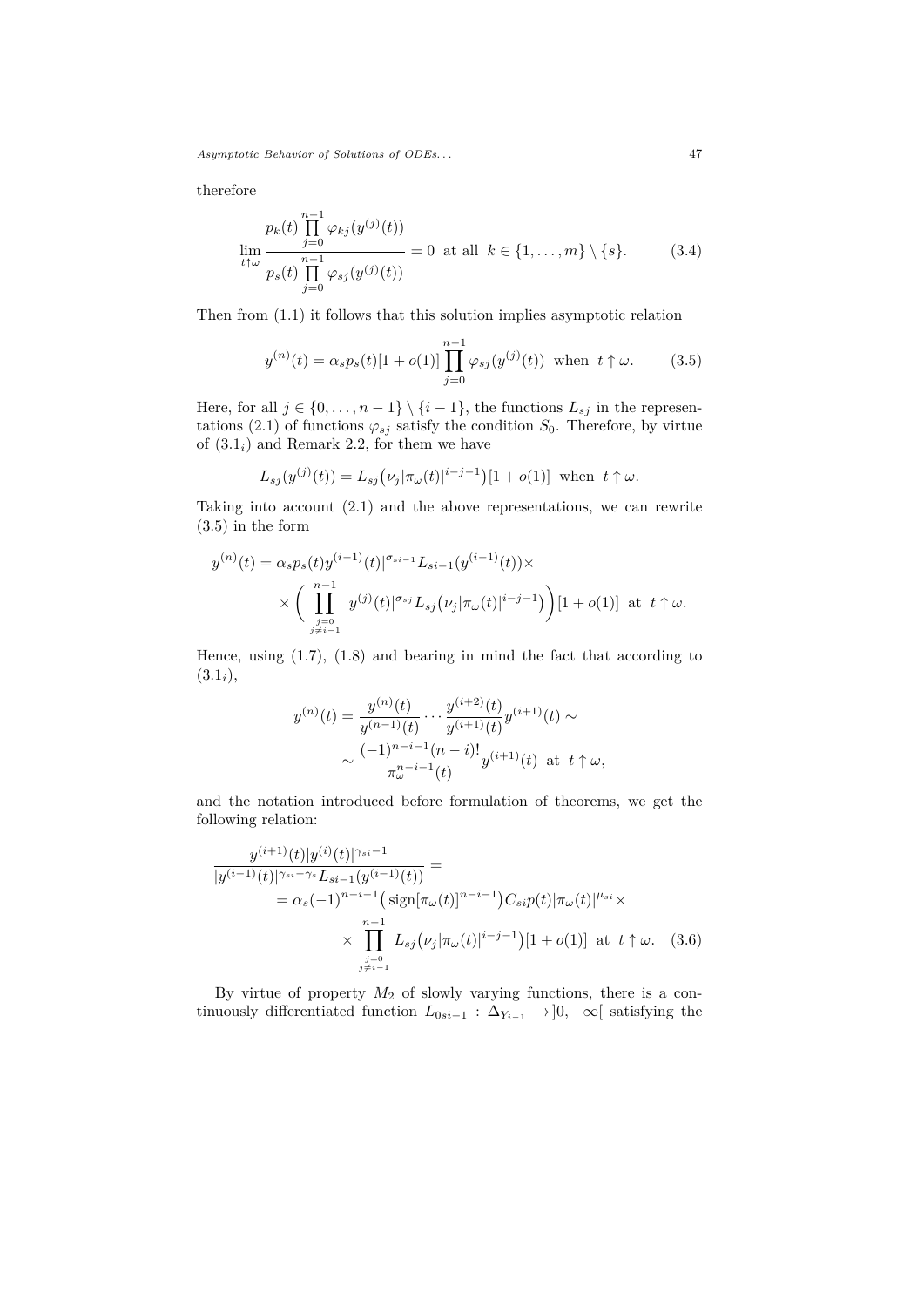conditions (2.3) for  $k = s$  and  $j = i - 1$ . Using these conditions and (3.1*i*), we find that

$$
\left(\frac{|y^{(i)}(t)|^{\gamma_{si}}}{|y^{(i-1)}(t)|^{\gamma_{si}-\gamma_{s}}L_{0si-1}(y^{(i-1)}(t))}\right)' = \frac{\nu_{i}y^{(i+1)}(t)|y^{(i)}(t)|^{\gamma_{si}-1}}{|y^{(i-1)}(t)|^{\gamma_{si}-\gamma_{s}}L_{0si-1}(y^{(i-1)}(t))} \times \\ \times \left(\gamma_{si} - (\gamma_{s} - \gamma_{si})\frac{y^{(i)}(t)}{y^{(i+1)}(t)} \cdot \frac{y^{(i)}(t)}{y^{(i-1)}(t)} - \\ - \frac{y^{(i)}(t)}{y^{(i+1)}(t)} \cdot \frac{y^{(i)}(t)}{y^{(i-1)}(t)} \cdot \frac{y^{(i-1)}(t)L'_{0si-1}(y^{(i-1)}(t))}{L_{0si-1}(y^{(i-1)}(t))}\right) = \\ = \frac{y^{(i+1)}(t)|y^{(i)}(t)|^{\gamma_{si}-1}}{|y^{(i-1)}(t)|^{\gamma_{si}-\gamma_{s}}L_{0si-1}(y^{(i-1)}(t))} \left[\nu_{i}\gamma_{si} + o(1)\right] \text{ at } t \uparrow \omega.
$$

Therefore (3.6) can be rewritten in the form

$$
\left(\frac{|y^{(i)}(t)|^{\gamma_{si}}}{|y^{(i-1)}(t)|^{\gamma_{si}-\gamma_{s}}L_{0si-1}(y^{(i-1)}(t))}\right)' =
$$
\n
$$
= \nu_{i}\alpha_{s}(-1)^{n-i-1}\gamma_{si}\left(\text{sign}[\pi_{\omega}(t)]^{n-i-1}\right)C_{si}p(t)|\pi_{\omega}(t)|^{\mu_{si}} \times
$$
\n
$$
\times \prod_{\substack{j=0 \ j \neq i-1}}^{n-1} L_{sj}\left(\nu_{j}|\pi_{\omega}(t)|^{i-j-1}\right)[1+o(1)] \text{ at } t \uparrow \omega.
$$

Integrating this relation on the interval between  $t_1$  and  $t$  and taking into account that the fraction under the derivative sign due to the condition  $\gamma_{si} \neq 0$  tends either to zero, or to  $\pm \infty$  as  $t \uparrow \omega$ , we get

$$
\frac{|y^{(i)}(t)|^{\gamma_{si}}}{|y^{(i-1)}(t)|^{\gamma_{si}-\gamma_{s}}L_{0si-1}(y^{(i-1)}(t))} =
$$
  
=  $\nu_i \alpha_s (-1)^{n-i-1} \gamma_{si} (\text{sign}[\pi_{\omega}(t)]^{n-i-1}) C_{si} J_{si}(t)[1+o(1)]$  at  $t \uparrow \omega$ .

From here first of all follows that the inequality (2.9*i*) is fulfilled. Moreover, from this and (3.6), due to the equivalence of functions  $L_{si-1}$  and  $L_{0si-1}$  as  $y^{(i-1)} \rightarrow Y_{i-1}$ , we have

$$
\frac{y^{(i+1)}(t)}{y^{(i)}(t)} = \frac{J'_{si}(t)}{\gamma_{si} J_{si}(t)} [1 + o(1)] \text{ at } t \uparrow \omega,
$$

whence, according to  $(3.1<sub>i</sub>)$  for  $j = i + 1$ , it follows that the first condition of (2.11*i*) is valid.

From the obtained relation we also have

$$
\frac{y^{(i)}(t)}{|y^{(i-1)}(t)|^{\frac{\gamma_{si}-\gamma_s}{\gamma_{si}}}L_{0si-1}^{\frac{1}{\gamma_{si}}}(y^{(i-1)}(t))} = \newline = \nu_i |C_{si}\gamma_{si}J_{si}(t)|^{\frac{1}{\gamma_{si}}} [1+o(1)] \text{ at } t \uparrow \omega.
$$
 (3.7)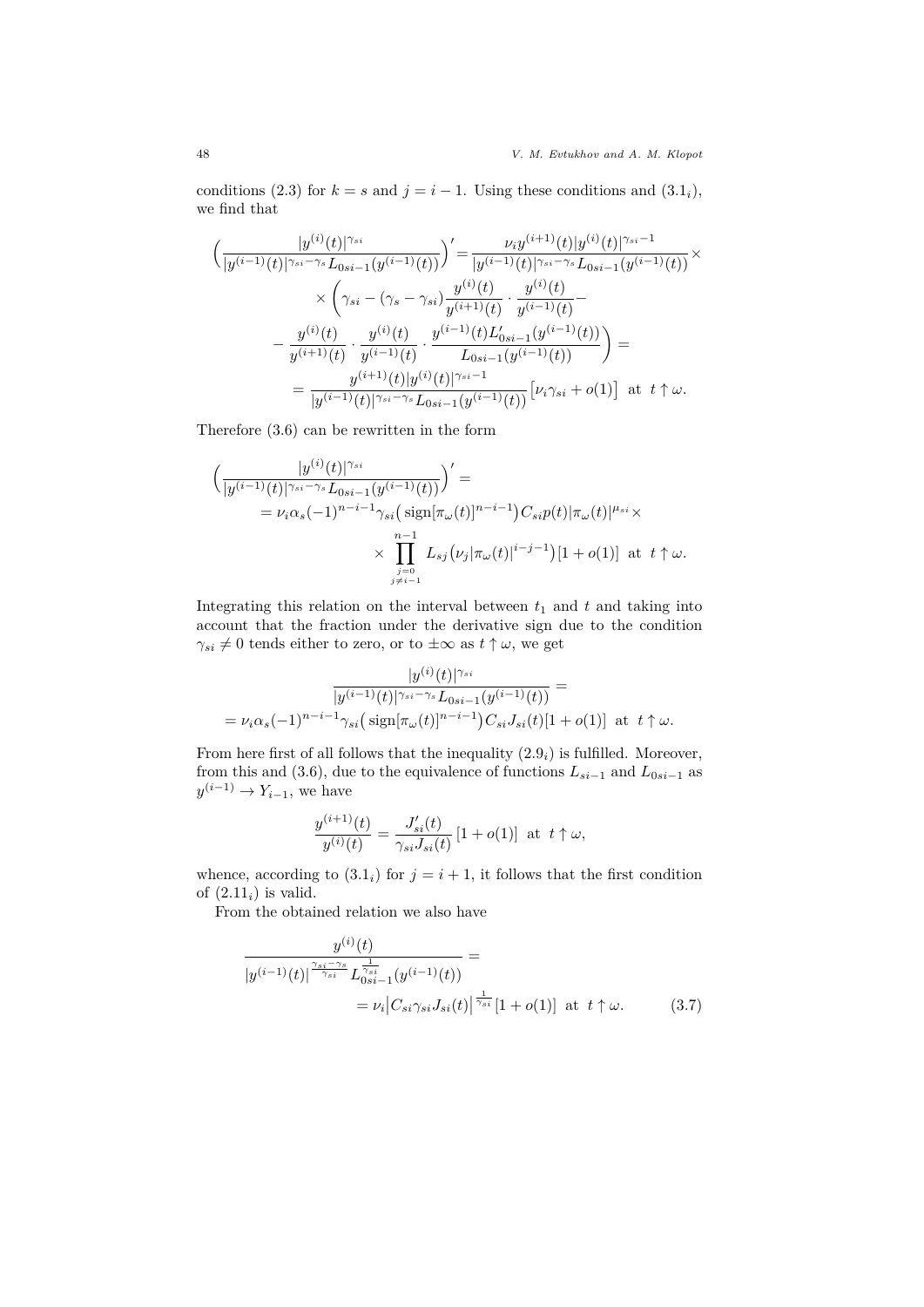By virtue of the fact that

$$
\left(\frac{|y^{(i-1)}(t)|^{\frac{\gamma_s}{\gamma_{si}}}}{L_{0si-1}^{\frac{1}{\gamma_{si}}} (y^{(i-1)}(t))}\right)' =
$$
\n
$$
= \frac{\nu_{i-1} y^{(i)}(t) |y^{(i-1)}(t)|^{\frac{\gamma_s}{\gamma_{si}}} }{L_{0si-1}^{\frac{1}{\gamma_{si}}} (y^{(i-1)}(t))} \left[\frac{\gamma_s}{\gamma_{si}} - \frac{1}{\gamma_{si}} \frac{y^{(i-1)}(t) L'_{0si} (y^{(i-1)}(t))}{L_{0si} (y^{(i-1)}(t))}\right] =
$$
\n
$$
= \frac{\nu_{i-1} y^{(i)}(t) |y^{(i-1)}(t)|^{\frac{\gamma_s - \gamma_{si}}{\gamma_{si}}} }{L_{0si-1}^{\frac{1}{\gamma_{si}}} (y^{(i-1)}(t))} \left[\frac{\gamma_s}{\gamma_{si}} + o(1)\right] \text{ at } t \uparrow \omega,
$$

from (3.7) it follows

$$
\Big(\frac{|y^{(i-1)}(t)|^{\frac{\gamma_s}{\gamma_{si}}}}{L_{0si-1}^{\frac{1}{\gamma_{si}}}(y^{(i-1)}(t))}\Big)'=\frac{\nu_i\nu_{i-1}\gamma_s}{\gamma_{si}}\left|C_{si}\gamma_{si}J_{si}(t)\right|^{\frac{1}{\gamma_{si}}}[1+o(1)]\ \ \text{when}\ \ t\uparrow\omega.
$$

Here the fraction appearing under the derivative sign tends either to zero or to  $\pm\infty$  as  $t\uparrow\omega$ , since by virtue of (1.4) and properties of slowly varying functions (see  $(3.3)$ ),

$$
\ln \frac{|y^{(i-1)}(t)|^{\frac{\gamma_s}{\gamma_{si}}}}{L_{0si-1}^{\frac{1}{\gamma_{si}}} (y^{(i-1)}(t))} = \ln |y^{(i-1)}(t)| \left[ \frac{\gamma_s}{\gamma_{si}} - \frac{1}{\gamma_{si}} \frac{\ln L_{0si-1}(y^{(i-1)}(t))}{\ln |y^{(i-1)}(t)|} \right] =
$$
  
=  $\ln |y^{(i-1)}(t)| \left[ \frac{\gamma_s}{\gamma_{si}} + o(1) \right] \to \pm \infty \text{ at } t \uparrow \omega.$ 

That is why, by integrating this correlation on the interval from  $t_1$  to  $t$ , we get

$$
\frac{|y^{(i-1)}(t)|^{\frac{\gamma_s}{\gamma_{si}}}}{L_{0si-1}^{\frac{1}{\gamma_{si}}} (y^{(i-1)}(t))} = \frac{\nu_i \nu_{i-1} \gamma_s}{\gamma_{si}} |\gamma_{si} C_{si}|^{\frac{1}{\gamma_{si}}} J_{sii}(t)[1+o(1)] \text{ at } t \uparrow \omega. \quad (3.8)
$$

From here it follows the validity of the second inequality of (2.8*i*) and also, in view of the equivalence of functions  $L_{si-1}$  and  $L_{0si-1}$  as  $y^{(i-1)} \to Y_{i-1}$ , the validity of the asymptotic representation  $(2.14<sub>i</sub>)$ . Besides,  $(3.7)$  and (3.8) yield

$$
\frac{y^{(i)}(t)}{y^{(i-1)}(t)} = \frac{\gamma_{si} J'_{sii}(t)}{\gamma_s J_{sii}(t)} [1 + o(1)] \text{ at } t \uparrow \omega.
$$
 (3.9<sub>i</sub>)

By virtue of the last relation and Lemma 1.1, the second conditions of  $(2.10<sub>i</sub>)$  and  $(2.11<sub>i</sub>)$  are fulfilled, and asymptotic representations  $(2.12<sub>i</sub>)$  and (2.13*i*) hold.

*Sufficiency.* Let the conditions  $(2.8<sub>i</sub>)-(2.11<sub>i</sub>)$  be satisfied, and the algebraic equation (2.7) have no roots with zero real part. Let us show that in this case the equation (1.1) has solutions admitting asymptotic relations  $(2.12_i)-(2.14_i)$  as  $t \uparrow \omega$ .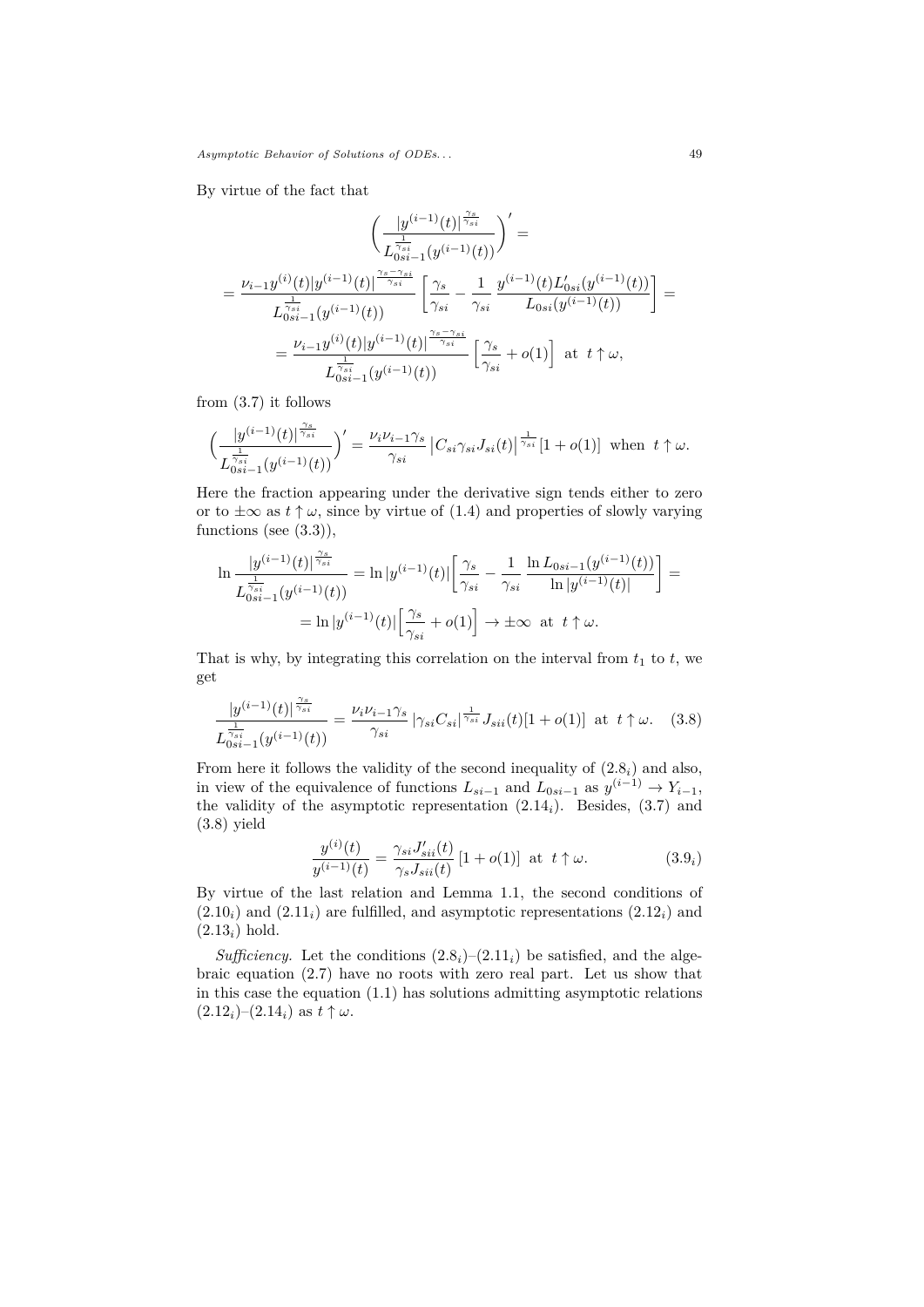Towards this end, we consider first the relation

$$
\frac{|Y|^{\frac{\gamma_s}{\gamma_{si}}}}{L_{0si-1}^{\frac{1}{\gamma_{si}}}(Y)} = |\gamma_{si}C_{si}|^{\frac{1}{\gamma_{si}}} |\frac{\gamma_s}{\gamma_{si}}J_{sii}(t)| [1 + v_n], \qquad (3.10)
$$

where  $L_{0si}: \Delta_{Y_i} \to ]0, +\infty[$  are continuously differentiated slowly varying as *Y* → *Y*<sub>*i*</sub>-1</sub> functions, satisfying the conditions (2.3) (for  $k = s$  and  $j = i - 1$ ) and existing due to the property *M*<sup>2</sup> of slowly varying functions.

Having chosen an arbitrary number  $d \in ]0, \left|\frac{\gamma_{si}}{\gamma_s}\right|$ , let us show that for some  $t_0 \in ]a, \omega[$  the relation (3.10) defined uniquely, on the set  $[t_0, \omega[ \times \mathbb{R}_{\frac{1}{2}},$ where  $\mathbb{R}_{\frac{1}{2}} = \{v \in \mathbb{R} : |v| \leq \frac{1}{2}\}$ , a continuously differentiated implicit function  $Y = Y(t, v_n)$  of the type

$$
Y(t, v_n) = \nu_{i-1} |J_{sii}(t)|^{\frac{\gamma_{si}}{\gamma_s} + z(t, v_n)}, \tag{3.11}
$$

where *z* is the function such that

$$
|z(t, v_n)| \le d
$$
 for  $(t, v_n) \in [t_0, \omega] \times \mathbb{R}_{\frac{1}{2}}$  and  $\lim_{t \uparrow \omega} z(t, v_n) = 0$ 

uniformly with respect to  $v_n \in \mathbb{R}_{\frac{1}{2}}$ . (3.12)

Assuming in (3.10)

$$
Y = \nu_{i-1} |J_{sii}(t)|^{\frac{\gamma_{si}}{\gamma_s} + z} \tag{3.13}
$$

and then taking the logarithm of the obtained relation, after elementary manipulations, we find that

$$
z = a(t) + b(t, v_n) + Z(t, z), \tag{3.14}
$$

where

$$
a(t) = \frac{\gamma_{si}}{\gamma_s} \cdot \frac{\ln|\frac{\gamma_s}{\gamma_{si}}| + \frac{1}{\gamma_{si}}\ln|\gamma_{si}C_{si}|}{\ln|J_{sii}(t)|}, \quad b(t, v_n) = \frac{\gamma_{si}}{\gamma_s} \cdot \frac{\ln[1 + v_n]}{\ln|J_{sii}(t)|},
$$

$$
Z(t, z) = \frac{1}{\gamma_s} \cdot \frac{\ln L_{0si-1}(\nu_{i-1}|J_{sii}(t)|^{\frac{\gamma_{si}}{\gamma_s} + z})}{\ln|J_{sii}(t)|}.
$$

Here, by virtue of the second condition of  $(2.10<sub>i</sub>)$ , by the choice of the limit of integration in  $J_{sii}$  and by the property  $(3.3)$  of slowly varying functions,

$$
\nu_{i-1} \lim_{t \uparrow \omega} |J_{sii}(t)|^{\frac{\gamma_{i s}}{\gamma_{s}}+z} = Y_{i-1}
$$
  
uniformly with respect to  $z \in [-d, d]$ ,  $\lim_{t \uparrow \omega} a(t) = 0$ , (3.15)  

$$
\lim_{t \uparrow \omega} b(t, v_n) = 0 \quad \text{uniformly with respect to} \quad v_n \in \mathbb{R}_{\frac{1}{2}},
$$

$$
\lim_{t \uparrow \omega} Z(t, z) = 0 \quad \text{uniformly with respect to} \quad z \in [-d, d]. \tag{3.16}
$$

Since

$$
\frac{\partial Z(t,z)}{\partial z}=\frac{1}{\gamma_s}\cdot\frac{\nu_{i-1}|J_{sii}(t)|^{\frac{\gamma_{si}}{\gamma_s}+z}L'_{osi-1}(\nu_{i-1}|J_{sii}(t)|^{\frac{\gamma_{si}}{\gamma_s}+z})}{L_{0si-1}(\nu_{i-1}|J_{sii}(t)|^{\frac{\gamma_{si}}{\gamma_s}+z})}\,,
$$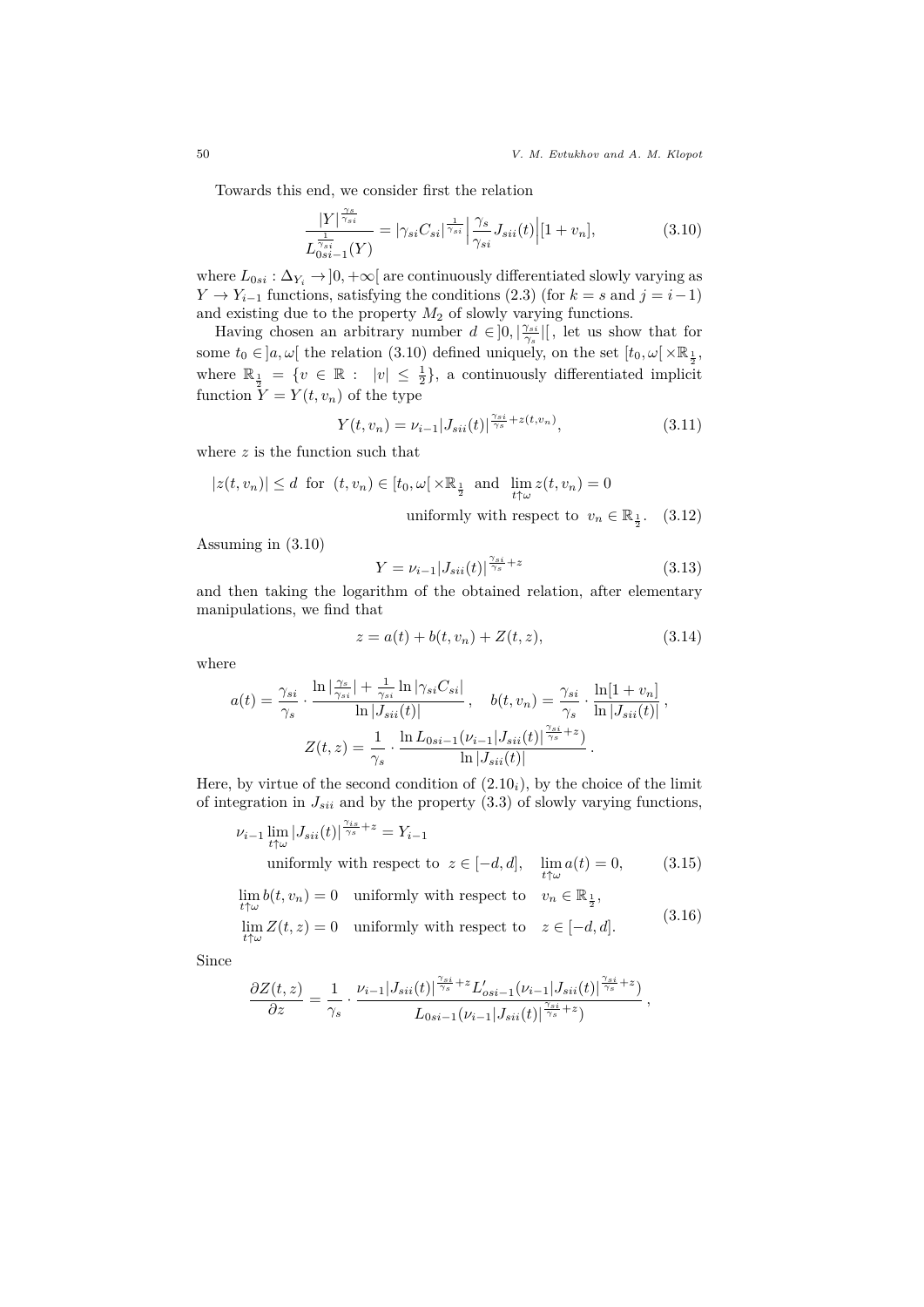by virtue of (2.3) and the first of the above-stated conditions, we likewise have

$$
\lim_{t \uparrow \omega} \frac{\partial Z(t, z)}{\partial z} = 0
$$
 uniformly with respect to  $z \in [-d, d]$ .

According to these conditions, there is a number  $t_1 \in [a, \omega]$  such that

$$
\nu_{i-1}|J_{sii}(t)|^{\frac{\gamma_{is}}{\gamma_s}+z} \in \Delta_{Y_{i-1}} \text{ at } (t,z) \in [t_1, \omega] \times \mathbb{R}_d,
$$
  
where  $\mathbb{R}_d = \{z \in \mathbb{R} : |z| \le d\},$  (3.17)

$$
|a(t) + b(t, v_1, v_2) + Z(t, z)| \le d
$$
 at  $(t, v_n, z) \in [t_1, \omega] \times \mathbb{R}_2 \times \mathbb{R}_d$ 

and

$$
\left| Z(t, z_1) - Z(t, z_2) \right| \le \frac{1}{2} \left| z_1 - z_2 \right| \text{ at } t \in [t_1, \omega[ \text{ and } z_1, z_2 \in \mathbb{R}_d. \quad (3.18)
$$

Having chosen in this way the number  $t_1$ , we denote by **B** the Banach space of continuous and bounded on set  $\Omega = [t_1, \omega] \times \mathbb{R}_{\frac{1}{2}}$  functions  $z : \Omega \to \mathbb{R}$ with the norm

$$
||z|| = \sup \{|z(t, v_n)| : (t, v_n) \in \Omega\}.
$$

We distinguish from it the subspace  $B_0$  of those functions from **B**, for which  $||z|| \leq d$ , and consider on **B**<sub>0</sub>, choosing a fortiori an arbitrary number  $\nu \in (0,1)$ , the operator

$$
\Phi(z)(t, v_n) = z(t, v_n) - \nu [z(t, v_n) - a(t) - b(t, v_n) - Z(t, z(t, v_n)]. \quad (3.19)
$$

By virtue of (3.17) and (3.18), for any  $z \in \mathbf{B}_0$  and  $z_1, z_2 \in \mathbf{B}_0$ , we have

$$
|\Phi(z)(t, v_n)| \le (1 - \nu)|z(t, v_n)| + \nu d \le d \text{ and } (t, v_n) \in \Omega
$$

and

$$
|\Phi(z_1)(t, v_n) - \Phi(z_2)(t, v_n)| \le
$$
  
\n
$$
\le (1 - \nu)|z_1(t, v_n) - z_2(t, v_n)| + \nu|Z(t, z_1(t, v_n)) - Z(t, z_2(t, v_n)|) \le
$$
  
\n
$$
\le (1 - \nu)|z_1(t, v_n) - z_2(t, v_n)| + \frac{\nu}{2}|z_1(t, v_n) - z_2(t, v_n)| \le
$$
  
\n
$$
\le (1 - \frac{\nu}{2})||z_1 - z_2|| \text{ at } (t, v_n) \in \Omega.
$$

This implies that  $\Phi(\mathbf{B}_0) \subset \mathbf{B}_0$  and  $\|\Phi(z_1) - \Phi(z_2)\| \leq (1 - \frac{\nu}{2}) \|z_1 - z_2\|$ .

It means that the operator  $\Phi$  maps the space  $\mathbf{B}_0$  into itself and is a contractor operator on it. Then, by the contraction mapping principle, there is a unique function  $z \in \mathbf{B}_0$  such that  $z = \Phi(z)$ . By virtue of (3.19), this continuous on set  $\Omega$  function is a unique solution of the equation (3.14) satisfying the condition  $||z|| \leq d$ . From (3.14), with regard for (3.15), (3.16), it follows that the given solution tends to zero as  $t \uparrow \omega$  uniformly with respect to  $v_n \in \mathbb{R}_{\frac{1}{2}}$ . Continuous differentiability of this solution on the set  $[t_0, \omega] \times \mathbb{R}_+$ , where  $t_0$  is some number from  $[t_1, \omega]$ , follows directly from the well-known local theorem on the existence of an implicit function defined by the relation (3.14). In virtue of replacement (3.13), the obtained function *z* corresponds to a continuously differentiated on set  $[t_0, \omega] \times \mathbb{R}_{\frac{1}{2}}$  function  $Y$  of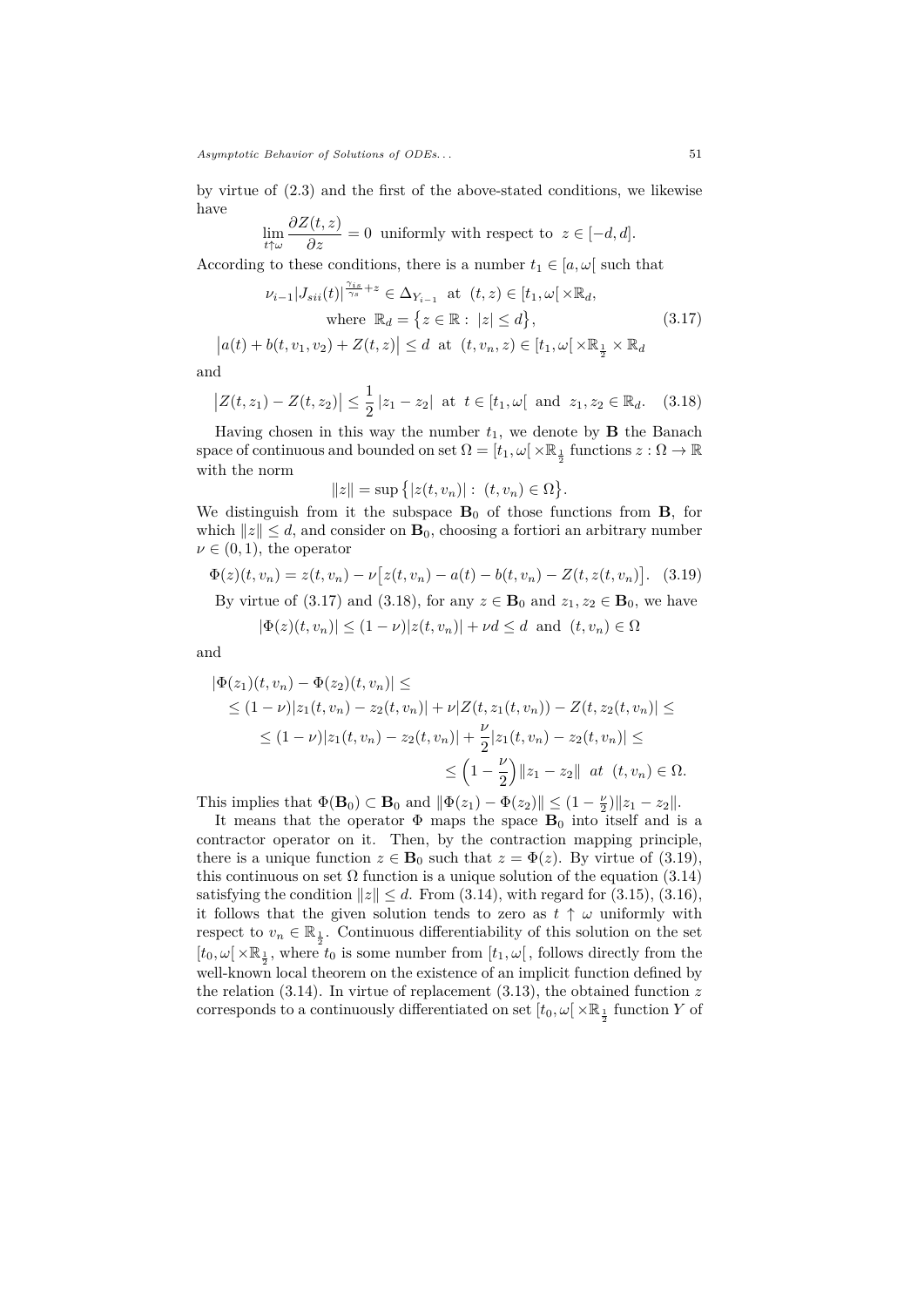type (3.11), where *z* possesses the properties (3.12) and which is a solution of the equation (3.10) and satisfies the conditions

$$
Y(t, v_n) \in \Delta_{Y_{i-1}} \text{ for } (t, v_n) \in [t_0, \omega] \times \mathbb{R}_{\frac{1}{2}},
$$
  

$$
\lim_{t \uparrow \omega} Y(t, v_n) = Y_{i-1} \text{ uniformly with respect to } v_n \in \mathbb{R}_{\frac{1}{2}}.
$$
 (3.20)

Now, applying to differential equation (1.1) the transformation

$$
y^{(j-1)}(t) = \frac{[\pi_{\omega}(t)]^{i-j}}{(i-j)!} y^{(i-1)}(t) [1 + v_j(\tau)] \quad (j = 1, ..., i-1),
$$
  

$$
y^{(j)}(t) = (-1)^{j-i} \frac{(j-i)!}{[\pi_{\omega}(t)]^{j-i}} \cdot \frac{\gamma_{si} J'_{sii}(t)}{\gamma_s J_{sii}(t)} y^{(i-1)}(t) [1 + v_j(\tau)] \qquad (3.21_i)
$$
  

$$
(j = i, ..., n-1),
$$
  

$$
y^{(i-1)}(t) = Y(t, v_n(\tau)), \quad \tau(t) = \beta \ln |\pi_{\omega}(t)|,
$$

where  $\beta$  is defined in  $(2.6<sub>i</sub>)$ , and bearing in mind that the function  $y^{(i-1)}(t) = Y(t, v_n(\tau))$  for  $t \in [t_0, \omega[$  and  $v_n(\tau) \in \mathbb{R}^{\frac{1}{2}}$  satisfies equation

$$
\frac{|y^{(i-1)}(t)|^{\frac{\gamma_s}{\gamma_{si}}}}{L_{0si-1}^{\frac{1}{\gamma_{si}}} (y^{(i-1)}(t))} = |\gamma_{si} C_{si}|^{\frac{1}{\gamma_{si}}} \left| \frac{\gamma_s}{\gamma_{si}} J_{sii}(t) \right| [1 + v_n(\tau)],
$$

with the use of sign conditions  $(2.8<sub>i</sub>)$ ,  $(2.9<sub>i</sub>)$ , we get a system of differential equations of the form

$$
\begin{cases}\nv'_{j} = \beta \Big[ (i-j)(v_{j+1} - v_{j}) - \frac{\gamma_{si}}{\gamma_{s}} h_{1}(\tau)(1 + v_{j})(1 + v_{i}) \Big] \quad (j = 1, ..., i-2), \\
v'_{i-1} = \beta \Big[ -v_{i-1} - \frac{\gamma_{si}}{\gamma_{s}} h_{1}(\tau)(1 + v_{i-1})(1 + v_{i}) \Big], \\
v'_{j} = \beta \Big[ (j-i)(1 + v_{j}) - (j+1-i)(1 + v_{j+1}) - \frac{1}{\gamma_{si}} h_{2}(\tau)(1 + v_{j}) + \\
+ \frac{1}{\gamma_{s}} h_{1}(\tau)(1 + v_{j})(\gamma_{s} - \gamma_{si} - \gamma_{si}v_{i}) \Big] \quad (j = i, ..., n-2), \\
v'_{n-1} = \beta \Big[ \frac{n-i}{\gamma_{si}} h_{2}(\tau) \frac{\prod_{j=0}^{i-2} |1 + v_{j+1}|^{\sigma_{sj}} \prod_{j=i}^{n-1} |1 + v_{j}|^{\sigma_{sj}}}{|1 + v_{n}|^{\gamma_{si}}} G(\tau, v_{1}, ..., v_{n}) + \\
+ (n - i - 1)(1 + v_{n-1}) - \frac{1}{\gamma_{si}} h_{2}(\tau)(1 + v_{n-1}) + \\
+ \frac{1}{\gamma_{s}} h_{1}(\tau)(1 + v_{n-1})(\gamma_{s} - \gamma_{si} - \gamma_{si}v_{i}) \Big], \\
v'_{n} = \beta h_{1}(\tau) \Big[ (1 + v_{n})(1 + v_{i}) - (1 + v_{n}) - \frac{1}{\gamma_{s}} H(\tau, v_{n})(1 + v_{n})(1 + v_{i}) \Big],\n\end{cases}
$$

in which

$$
h_1(\tau) = h_1(\tau(t)) = \frac{\pi_{\omega}(t)J'_{sii}(t)}{J_{sii}(t)}, \quad h_2(\tau) = h_2(\tau(t)) = \frac{\pi_{\omega}(t)J'_{sii}(t)}{J_{sii}(t)},
$$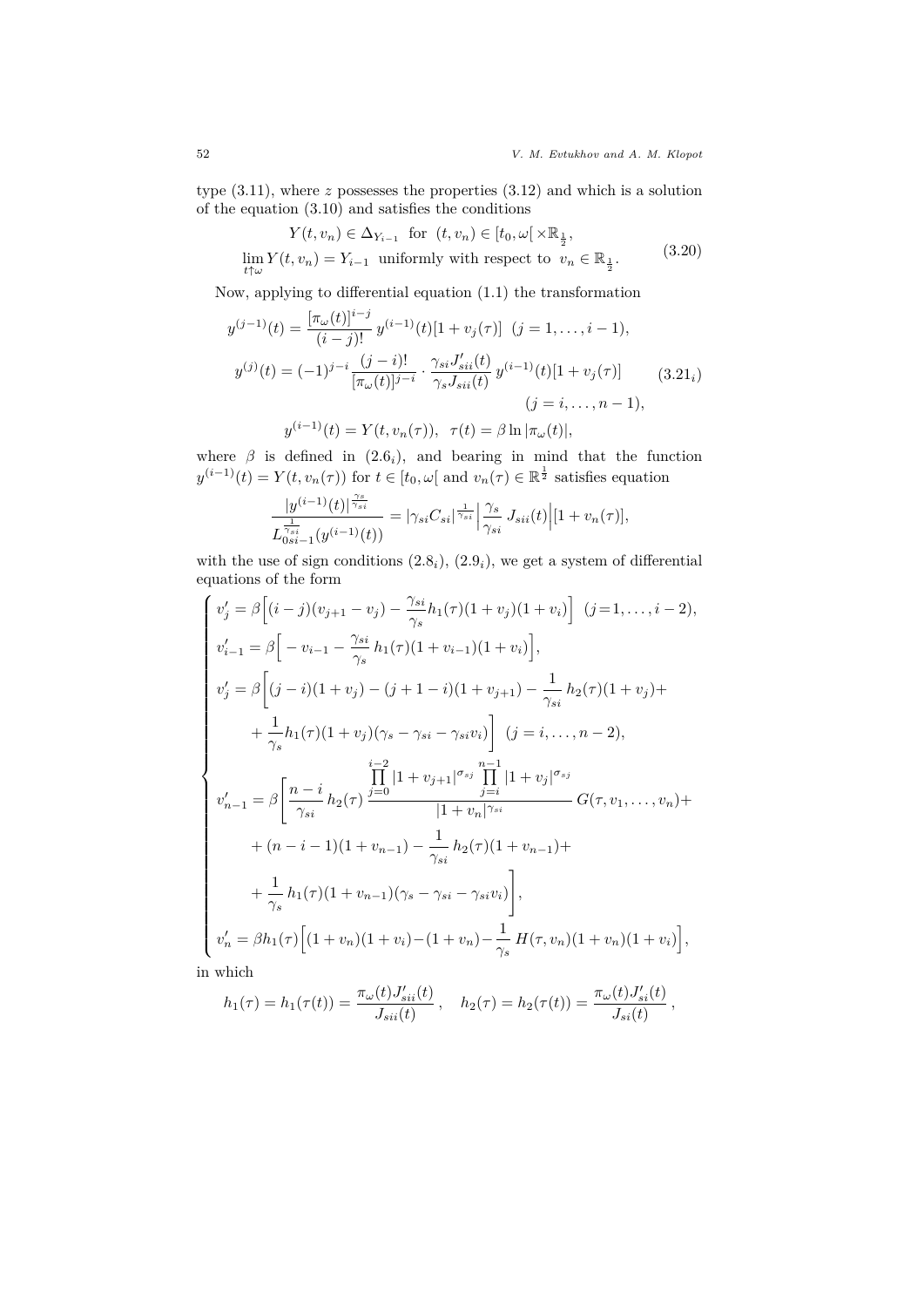$$
G(\tau(t), v_1, \ldots, v_n) = \frac{L_{si-1}(Y(t, v_n))}{L_{0si-1}(Y(t, v_n))} \cdot \frac{\prod_{j=0}^{n-1} L_{sj}(Y^{[j]}(t, v_j, v_{j+1}, v_n))}{\prod_{j=0}^{n-1} L_{sj}(\nu_j|\pi_{\omega}(t)|^{i-j-1})} \times \frac{\prod_{j=0}^{m} L_{sj}(\nu_j|\pi_{\omega}(t)|^{i-j-1})}{\prod_{j=0}^{m} \varphi_{kj}(Y^{[j]}(t, v_j, v_{j+1}, v_n))} \times \frac{\prod_{j=0}^{m} \varphi_{kj}(Y^{[j]}(t, v_j, v_{j+1}, v_n))}{\alpha_s p_s(t)\varphi_{si-1}(Y(t, v_n))} \frac{\prod_{j=0}^{n-1} \varphi_{sj}(Y^{[j]}(t, v_j, v_{j+1}, v_n))}{L_{0si-1}(Y(t, v_n))},
$$
\n
$$
H(\tau(t), v_n) = \frac{Y(t, v_n)L'_{0si-1}(Y(t, v_n))}{L_{0si-1}(Y(t, v_n))},
$$
\n
$$
Y^{[j]}(t, v_j, v_{j+1}, v_n) = \frac{\tau_{i,j} - \tau_{i,j}}{(\tau_{i,j} - \tau_{i})!} Y(t, v_n)(1 + v_{j+1}) \quad \text{when } j = \overline{0, i - 2},
$$
\n
$$
\frac{\tau_{i,j} - \tau_{i,j}}{\tau_{i,j} - \tau_{i}} \frac{\tau_{si}}{\tau_{si} - \tau_{si}} Y(t, v_n)(1 + v_j) \quad \text{when } j = \overline{i, n - 1}.
$$

Here, the function  $\tau(t) = \beta \ln |\pi_{\omega}(t)|$  possesses the properties

$$
\tau'(t) > 0 \text{ at } t \in [t_0, \omega[, \quad \lim_{t \uparrow \omega} \tau(t) = +\infty
$$

and that is why, according to conditions  $(2.11<sub>i</sub>)$ ,

$$
\lim_{\tau \to +\infty} h_1(\tau) = \lim_{t \uparrow \omega} h_1(\tau(t)) = 0,
$$
\n
$$
\lim_{\tau \to +\infty} h_2(\tau) = \lim_{t \uparrow \omega} h_2(\tau(t)) = -\gamma_{si}.
$$
\n(3.22)

By virtue of  $(3.20)$  and  $(2.3)$  (for  $k = s$  and  $j = i - 1$ ) the function *H* tends to zero as  $\tau \to +\infty$  uniformly with respect to  $v_n \in \mathbb{R}_{\frac{1}{2}}$ , and first fraction in the representation of the function *G* tends to unity as  $\tau \to +\infty$ uniformly with respect to  $v_n \in \mathbb{R}_{\frac{1}{2}}$ .

Let us show that the second and third fractions in the representation of function *G* likewise tends to unity as  $\tau \to +\infty$  uniformly with respect to  $(v_1, \ldots, v_n) \in \mathbb{R}^n_{\frac{1}{2}}.$ 

By virtue of  $(2.11<sub>i</sub>)$  and using the l'Hospital's rule, we have

$$
\begin{aligned} &\lim_{t\uparrow\omega}\frac{\ln|J_{sii}(t)|}{\ln|\pi_{\omega}(t)|}=\lim_{t\uparrow\omega}\frac{\pi_{\omega}(t)J_{sii}'(t)}{J_{sii}(t)}=0,\\ &\lim_{t\uparrow\omega}\frac{\ln|\frac{J_{sii}'(t)|}{J_{sii}(t)}|}{\ln|\pi_{\omega}(t)|}=\lim_{t\uparrow\omega}\Big[\frac{\pi_{\omega}(t)J_{si}'(t)}{\gamma_{si}J_{si}(t)}-\frac{\pi_{\omega}(t)J_{sii}'(t)}{J_{sii}(t)}\Big]=-1. \end{aligned}
$$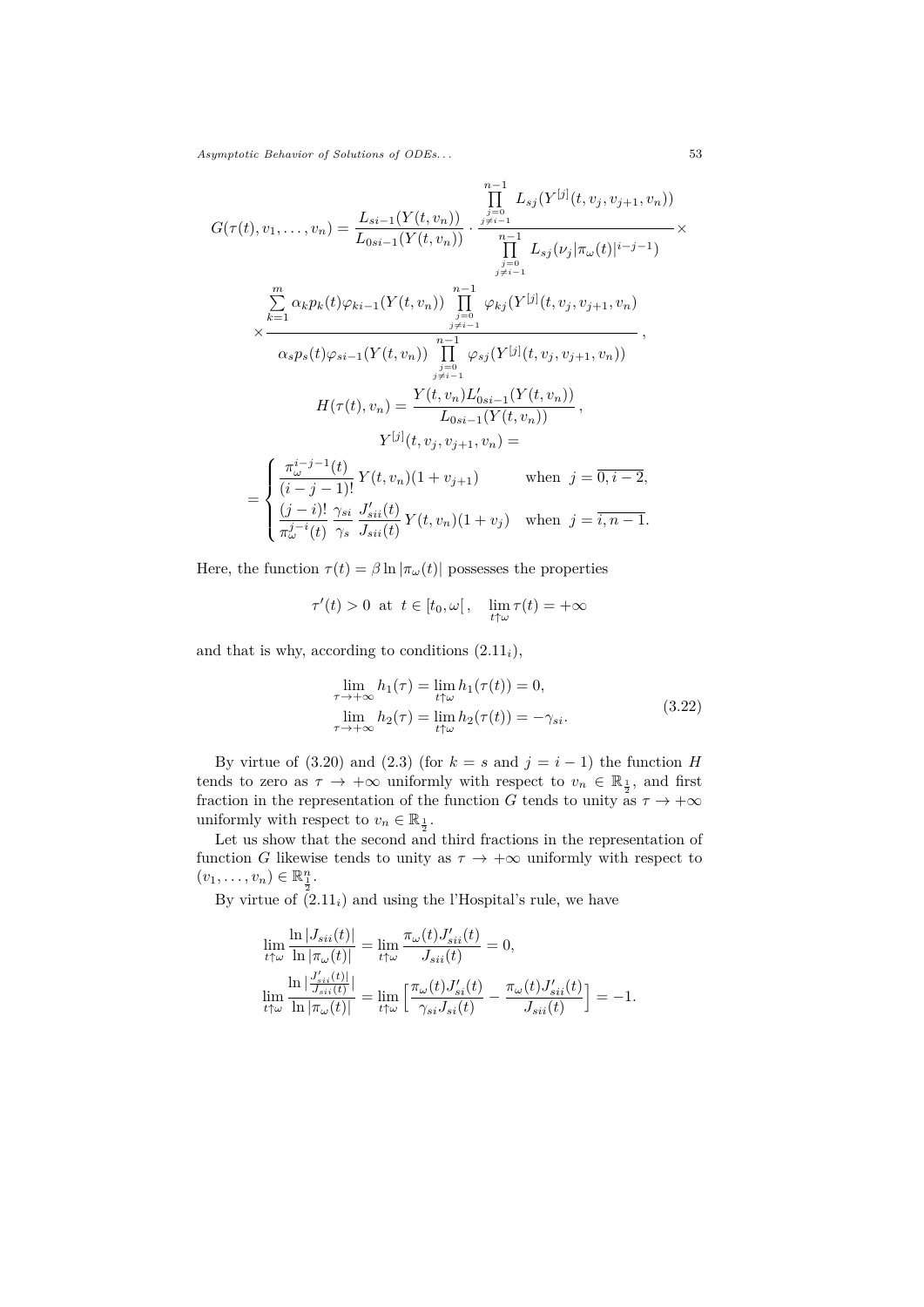Taking into account the type of functions *Y* and  $Y^{[j]}$   $(j = \overline{0, n-1}, j \neq i-1)$ , we find

$$
\lim_{t \uparrow \omega} \frac{\ln |Y(t, v_n)|}{\ln |\pi_{\omega}(t)|} = \lim_{t \uparrow \omega} \left[ \frac{\gamma_s}{\gamma_{si}} + z(t, v_n) \right] \lim_{t \uparrow \omega} \frac{\ln |J_{sii}(t)|}{\ln |\pi_{\omega}(t)|} = 0
$$
\nuniformly with respect to

\n
$$
v_n \in \mathbb{R}_{\frac{1}{2}},
$$
\n
$$
\lim_{t \uparrow \omega} \frac{\ln |Y^{[j]}(t, v_j, v_{j+1}, v_n)|}{\ln |\pi_{\omega}(t)|} =
$$
\n
$$
= i - j - 1 + \lim_{t \uparrow \omega} \frac{\ln |Y(t, v_n)|}{\ln |\pi_{\omega}(t)|} + \lim_{t \uparrow \omega} \frac{\ln \frac{|1 + v_{j+1}|}{(i - j - 1)!}}{\ln |\pi_{\omega}(t)|} = i - j - 1
$$
\nuniformly with respect to

\n
$$
(v_{j+1}, v_n) \in \mathbb{R}_{\frac{1}{2}}^2 \text{ for } j = 0, i - 2
$$

and

$$
\lim_{t \uparrow \omega} \frac{\ln |Y^{[j]}(t, v_j, v_{j+1}, v_n)|}{\ln |\pi_{\omega}(t)|} = i - j + \lim_{t \uparrow \omega} \frac{\ln |Y(t, v_n)|}{\ln |\pi_{\omega}(t)|} + \lim_{t \uparrow \omega} \frac{\ln |\frac{J'_{sii}(t)}{J_{sii}(t)}|}{\ln |\pi_{\omega}(t)|} + \lim_{t \uparrow \omega} \frac{\ln \frac{(j-i)! |\gamma_{si}(1+v_j)|}{|\gamma_s|}}{\ln |\pi_{\omega}(t)|} = i - j - 1
$$
\nuniformly with respect to  $(v_j, v_n) \in \mathbb{R}^2_{\frac{1}{2}}$  for  $j = i, n - 1$ .

In view of these marginal ratios and using inequalities  $(2.6<sub>i</sub>)$  we find, repeating the reasoning in proving the necessity, that for any  $k \in \{1, \ldots, m\} \setminus \{s\}$ 

$$
p_k(t)\varphi_{ki-1}(Y(t, v_n))\prod_{\substack{j=0 \ j \neq i-1}}^{n-1} \varphi_{kj}(Y^{[j]}(t, v_j, v_{j+1}, v_n))
$$
  
\n
$$
\lim_{t \uparrow \omega} \frac{1}{p_s(t)\varphi_{si-1}(Y(t, v_n))\prod_{\substack{j=0 \ j \neq i-1}}^{n-1} \varphi_{sj}(Y^{[j]}(t, v_j, v_{j+1}, v_n))} = 0
$$
  
\nuniformly with respect to  $(v_1, \ldots, v_n) \in \mathbb{R}^n_{\frac{1}{2}}$ .

Owing to these conditions, the last fraction in the representation of function *G* tends to unity as  $\tau \to +\infty$  uniformly with respect to  $(v_1, \ldots, v_n) \in \mathbb{R}^n_{\frac{1}{2}}$ .

Moreover, taking into account marginal ratios stated above, we obtain the following representations:

$$
Y^{[j]}(t, v_j, v_{j+1}, v_n) = \nu_j e^{\ln|Y^{[j]}(t, v_j, v_{j+1}, v_n)|} =
$$
  
=  $\nu_j e^{[1+r_j(t, v_j, v_{j+1}, v_n)] \ln |\pi_\omega(t)|^{i-j-1}}$  as  $j \in \{0, ..., n-1\} \setminus \{i-1\},$ 

where

 $\lim_{t \uparrow \omega} r_j(t, v_j, v_{j+1}, v_n) = 0$  uniformly with respect to  $(v_j, v_{j+1}, v_n) \in \mathbb{R}^3_{\frac{1}{2}}$ *t↑ω* for all  $j \in \{0, ..., n-1\} \setminus \{i-1\}$ .

Since the functions  $L_{sj}$  ( $j = \overline{1, n-1}$ ,  $j \neq i-1$ ) satisfy the condition  $S_0$ , by Remark 2.3, it follows that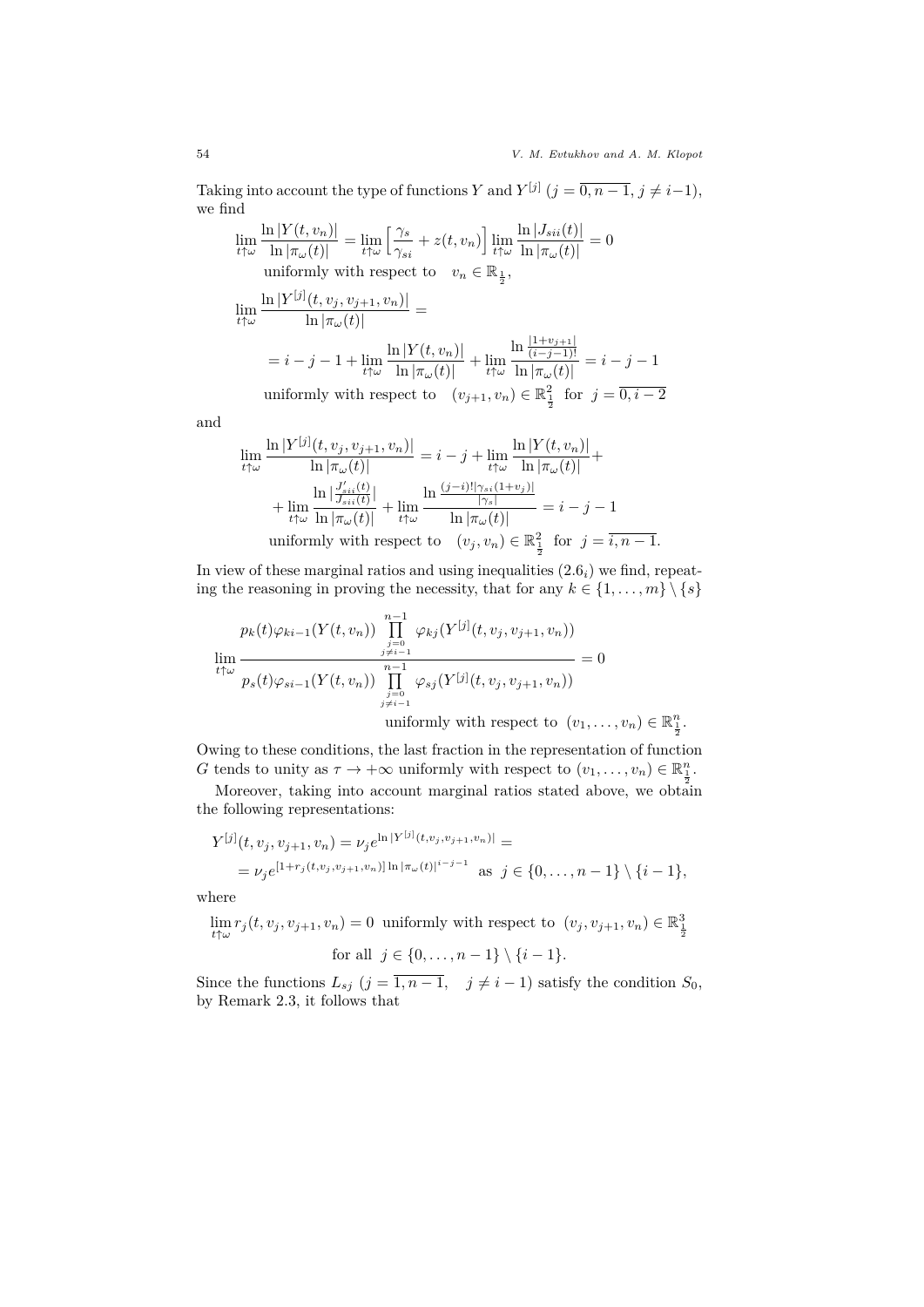$$
\lim_{\substack{j=0 \ j\neq i-1}}^{n-1} L_{sj}(Y^{[j]}(t, v_j, v_{j+1}, v_n))
$$
\n
$$
\lim_{\substack{j=0 \ j\neq i-1}} \frac{L_{sj}(\nu_j|\pi_\omega(t)|^{i-j-1})}{L_{sj}(\nu_j|\pi_\omega(t)|^{i-j-1})} = 1
$$
\nuniformly with respect to  $(v_1, \ldots, v_n) \in \mathbb{R}^n_{\frac{1}{2}}$ .

Therefore, the second fraction in the representation of function *G* tends to unity as  $\tau \to +\infty$  uniformly with respect to  $(v_1, \ldots, v_n) \in \mathbb{R}_+^n$ .

Due to above stated, the obtained system of differential equations can be written in form

$$
\begin{cases}\nv'_j = \beta \Big[ f_i(\tau, v_1, \dots, v_n) + \sum_{k=1}^n p_{jk} v_k \Big] & (k = \overline{1, n-2}), \\
v'_{n-1} = \beta \Big[ f_{n-1}(\tau, v_1, \dots, v_n) + \sum_{k=1}^n p_{n-1k} v_k + V_{n-1}(v_1, \dots, v_n) \Big], \quad (3.23_i) \\
v'_n = \beta h_1(\tau) \Big[ f_n(\tau, v_1, \dots, v_n) + \sum_{k=1}^n p_{nk} v_k + V_n(v_1, \dots, v_n) \Big],\n\end{cases}
$$

where the functions  $f_i$  ( $i = \overline{1, n}$ ) are continuous on a set  $[\tau_1, +\infty[ \times \mathbb{R}^n_{\frac{1}{2}}]$  for some  $\tau_1 \ge \beta \ln |\pi_\omega(t_0)|$  and are such that

$$
\lim_{\tau \to +\infty} f_i(\tau, v_1, \dots, v_n) = 0 \quad (i = \overline{1, n})
$$
\nuniformly with respect to  $(v_1, \dots, v_n) \in \mathbb{R}^n_{\frac{1}{2}},$  (3.24)  
\n
$$
p_{jj} = j - i, \quad p_{jj+1} = i - j,
$$
\n
$$
j_k = 0 \text{ at } k \in \{1, \dots, n\} \setminus \{j, j+1\} \quad (j = \overline{1, i-2}),^*
$$
\n
$$
p_{i-1 i-1} = -1, \quad p_{i-1 k} = 0 \text{ at } k \in \{1, \dots, n\} \setminus \{i-1\},
$$
\n
$$
p_{j j} = j - i + 1, \quad p_{j j+1} = i - j - 1,
$$
\n
$$
p_{j k} = 0 \text{ at } k \in \{1, \dots, n\} \setminus \{j, j+1\} \quad (j = \overline{i, n-2}),
$$
\n
$$
p_{n-1 k} = -(n - i)\sigma_{s k} \quad (k = \overline{i, n-2}), \quad p_{n-1 n-1} = (n - i)(1 - \sigma_{s n-1}),
$$
\n
$$
p_{n-1 n} = (n - i)\gamma_{s i}, \quad p_{n i} = i, \quad p_{n k} = 0 \text{ at } k \in \{1, \dots, n\} \setminus \{i\},
$$
\n
$$
V_n(v_1, \dots, v_n) = v_i v_n,
$$
\n
$$
\prod_{j=0}^{i-2} |1 + v_{j+1}|^{\sigma_{s j}} \prod_{j=i}^{n-1} |1 + v_j|^{\sigma_{s j}}
$$
\n
$$
V_{n-1}(v_1, \dots, v_n) = (i - n) \frac{j=0}{n-1} \frac{1}{n-1} \frac{1}{n-1} \frac{1}{n-1} \frac{1}{n-1} \frac{1}{n-1} \frac{1}{n-1} \frac{1}{n-1} \frac{1}{n-1} \frac{1}{n-1} \frac{1}{n-1} \frac{1}{n-1} \frac{1}{n-1} \frac{1}{n-1} \frac{1}{n-1} \frac{1}{n-1} \frac{1}{n-
$$

$$
V_{n-1}(v_1, \ldots, v_n) = (i - n)^{\underbrace{\sum_{j=0}^{i-1} (-1)^{j+1} \sum_{j=i}^{i-1} (-1)^{j+1} \sum_{j=i}^{i-1} (-1)^{j+1} \sum_{j=i}^{-1} (-1)^{j+1} \sum_{j=i}^{-1} (-1)^{j+1} \sum_{j=i}^{-1} (-1)^{j+1} \sum_{j=i}^{-1} (-1)^{j+1} \sum_{j=i}^{-1} (-1)^{j+1} \sum_{j=i}^{-1} (-1)^{j+1} \sum_{j=i}^{-1} (-1)^{j+1} \sum_{j=i}^{-1} (-1)^{j+1} \sum_{j=i}^{-1} (-1)^{j+1} \sum_{j=i}^{-1} (-1)^{j+1} \sum_{j=i}^{-1} (-1)^{j+1} \sum_{j=i}^{-1} (-1)^{j+1} \sum_{j=i}^{-1} (-1)^{j+1} \sum_{j=i}^{-1} (-1)^{j+1} \sum_{j=i}^{-1} (-1)^{j+1} \sum_{j=i}^{-1} (-1)^{j+1} \sum_{j=i}^{-1} (-1)^{j+1} \sum_{j=i}^{-1} (-1)^{j+1} \sum_{j=i}^{-1} (-1)^{j+1} \sum_{j=i}^{-1} (-1)^{j+1} \sum_{j=i}^{-1} (-1)^{j+1} \sum_{j=i}^{-1} (-1)^{j+1} \sum_{j=i}^{-1} (-1)^{j+1} \sum_{j=i}^{-1} (-1)^{j+1} \sum_{j=i}^{-1} (-1)^{j+1} \sum_{j=i}^{-1} (-1)^{j+1} \sum_{j=i}^{-1} (-1)^{j+1} \sum_{j=i}^{-1} (-1)^{j+1} \sum_{j=i}^{-1} (-1)^{j+1} \sum_{j=i}^{-1} (-1)^{j+1} \sum_{j=i}^{-1} (-1)^{j+1} \sum_{j=i}^{-1} (-1)^{j+1} \sum_{j=i}^{-1} (-1)^{j+1} \sum_{j=i}^{-1} (-1)^{j+1} \sum_{j=i}^{-1} (-1)^{j+1} \sum_{j=i}^{-1} (-1)^{j+1} \sum_{j=i}^{-1} (-1)^{j+1} \sum_{j=i}^{-1} (-1)^{j+1} \sum_{j=i}^{-1} (-1)^{j+1} \sum_{j=i}^{-1} (-1)^
$$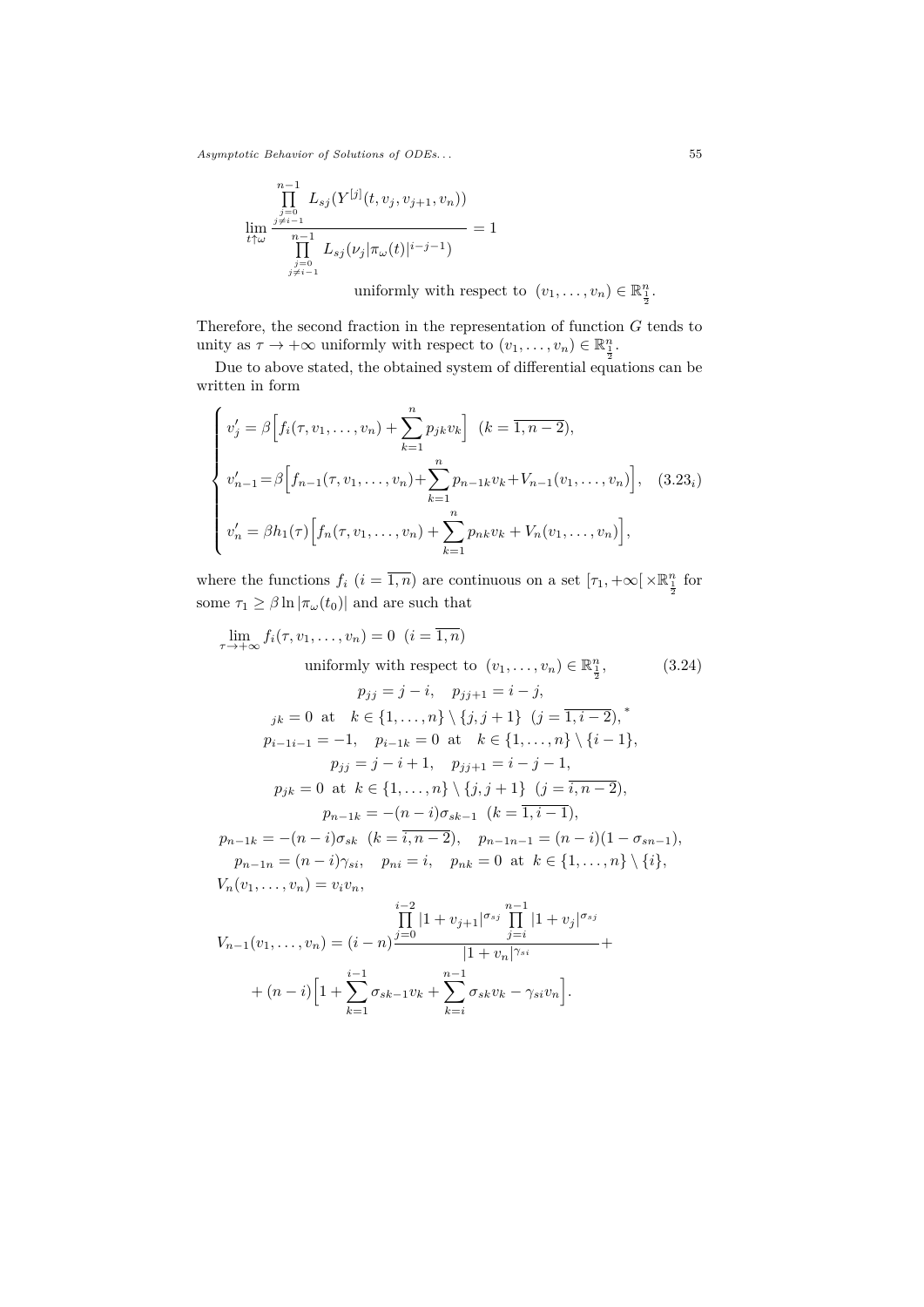56 *V. M. Evtukhov and A. M. Klopot*

Since conditions (3.24) are satisfied and

$$
\lim_{|v_1| + \dots + |v_n| \to 0} \frac{\partial V_j(v_1, \dots, v_n)}{\partial v_k} = 0 \ \ (j = n - 1, n; \ \ k = \overline{1, n}),
$$

this system belongs to the class of systems of differential equations, for which the criteria for the existence of vanishing at infinity solutions were obtained in [24]. Let us show that for this system the conditions of Theorem 2.6 are fulfilled (based on this paper).

First of all, taking into account the conditions (3.22) and the type of integral  $J_{sii}(t)$ , we notice that the function  $h_1$  possesses the properties

$$
\lim_{\tau \to +\infty} h_1(\tau) = 0, \quad \int_{\tau_1}^{+\infty} h_1(\tau) d\tau = \beta \int_{t_1}^{\omega} \frac{J'_{sii}(t)}{J_{sii}(t)} dt =
$$
\n
$$
= \beta \ln |J_{sii}(t)|_{t_1}^{\omega} = \pm \infty \quad (\tau_1 = \beta \ln |\pi_{\omega}(t_1)|),
$$
\n
$$
\lim_{\tau \to +\infty} \frac{h'_1(\tau)}{h_1(\tau)} = \lim_{t \uparrow \omega} \frac{(h_1(\tau(t)))_t'}{\tau'(t)h_1(\tau(t))} =
$$
\n
$$
= \beta \lim_{t \uparrow \omega} \left[ \frac{\pi_{\omega}(t)J'_{sii}(t)}{J_{sii}(t)} + \frac{1}{\gamma_{si}} \frac{\pi_{\omega}(t)J'_{sii}(t)}{J_{sii}(t)} \frac{\pi_{\omega}(t)J'_{sii}(t)}{J_{sii}(t)} - \left(\frac{\pi_{\omega}(t)J'_{sii}(t)}{J_{sii}(t)}\right)^2 \right] = 0.
$$

Next, consider the matrices  $P_n = (p_{jk})_{j,k=1}^n$  and  $P_{n-1} = (p_{jk})_{j,k=1}^{n-1}$ , for which we have

$$
\det P_{n-1} = (-1)^{i-1} (i-1)!(n-i)! \gamma_{si}, \quad \det P_n = (-1)^i (i-1)!(n-i)! \gamma_{si},
$$
  

$$
\det [P_{n-1} - \rho E_{n-1}] = (-1)^{i-1} \prod_{k=1}^{i-1} (k+\rho) \Big[ \prod_{m=1}^{n-i} (m-\rho) -
$$

$$
-(n-i)! \sum_{j=i+1}^{n-1} \frac{\sigma_{sj}}{(j-i)!} \prod_{m=1}^{j-i} (m-\rho) - (n-i)! \sigma_{si} \Big],
$$

where  $E_{n-1}$  is the unit matrix of dimension  $(n-1) \times (n-1)$ .

Since algebraic equation (2.7), according to the conditions of Theorem, has no roots with zero real part, the characteristic equation of the matrix  $P_{n-1}$  has likewise no such roots, and the given characteristic equation has  $i - 1$  roots (if  $i > 1$ ) of the type  $\rho_k = -k$  ( $k = \overline{1, i - 1}$ ).

Thus, for the system  $(3.23<sub>i</sub>)$ , all the conditions of Theorem 2.6 of [24] are satisfied. According to this theorem, the system  $(3.23<sub>i</sub>)$  has at least one solution  $(v_j)_{j=1}^n : [\tau_2, +\infty[ \to \mathbb{R}^n \ (\tau_2 \geq \tau_1) \ \text{tending to zero as } \tau \to +\infty.$ 

Moreover, if *l* is a number of roots of the equation (2.7) with negative real part, and *r* is a number of roots with positive real part, then according to the same Theorem, in case  $\beta = 1$ , this system has  $i + 1$  - parametric family of such solutions if the inequality  $\nu_i \nu_{i-1} \gamma_s \gamma_{si} > 0$  is fulfilled, and has  $i - 1 + l$ - parametric family if the inequality  $\nu_i \nu_{i-1} \gamma_s \gamma_{si} < 0$  is fulfilled, whereas, in case  $\beta = -1$ , there is  $r + 1$  - parameter family of such solutions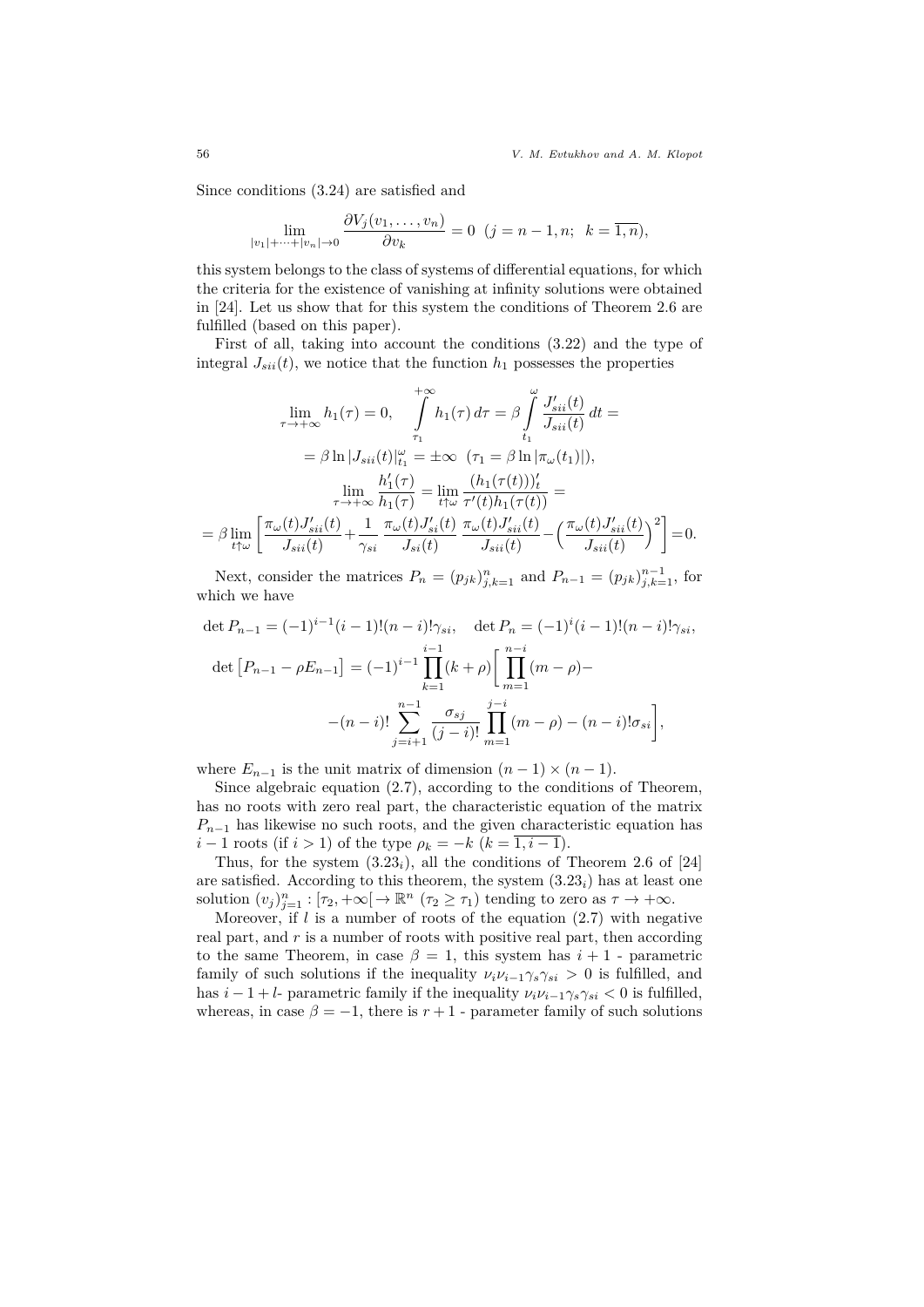if there is the inequality  $\nu_i \nu_{i-1} \gamma_s \gamma_{si} > 0$  and  $r$  - parametric family if there is the inequality  $\nu_i \nu_{i-1} \gamma_s \gamma_{si} < 0$ .

To every such solution of the system  $(3.23<sub>i</sub>)$  there corresponds, due to the replacements  $(3.21<sub>i</sub>)$  and the first condition of  $(2.3)$ , the solution  $y: [t_2, \omega] \rightarrow$  $\mathbb{R}$  ( $t_2 \in [a, \omega]$ ) of the equation (1.1) admitting as  $t \uparrow \omega$  asymptotic representations  $(2.12<sub>i</sub>)-(2.14<sub>i</sub>)$ . Using these representations and conditions  $(2.6<sub>i</sub>)$ , (2.8*i*)–(2.11*i*), it can be easily seen that it is a  $P_{\omega}(Y_0, \ldots, Y_{n-1}, \frac{n-i-1}{n-i})$ -so- $\Box$ lution.

*Proof of Theorem* 2.2*.* Let the equation (1.1) have  $P_{\omega}(Y_0, \ldots, Y_{n-1}, \frac{n-i-1}{n-i})$ solution  $y : [t_0, \omega] \to \Delta_{Y_0}$ . Then, according to Theorem 2.1, the conditions  $(2.8<sub>i</sub>)-(2.11<sub>i</sub>)$  are satisfied and for this solution the asymptotic representations  $(2.12<sub>i</sub>)-(2.14<sub>i</sub>)$  hold as  $t \uparrow \omega$ . Furthermore, from the proof of necessity of that theorem it is clear that the condition  $(3.9<sub>i</sub>)$  is satisfied. Since the functions  $L_{si-1}$  satisfy the condition  $S_0$ , by virtue of  $(3.9<sub>i</sub>)$  and Remark 2.2,

$$
L_{si-1}(y^{(i-1)}(t)) = L_{sj}(\nu_{i-1}|J_{sii}(t)|^{\frac{\gamma_{si}}{\gamma_s}})[1+o(1)] \text{ at } t \uparrow \omega.
$$

Therefore it follows from (2.14*i*) that

$$
|y^{(i-1)}(t)|^{\gamma_s} =
$$
  
=  $|\gamma_{si}C_{si}|L_{si-1}(\nu_{i-1}|J_{sii}(t)|^{\gamma_{si}\over \gamma_s})\left|\frac{\gamma_s}{\gamma_{si}}J_{sii}(t)\right|^{\gamma_{si}}[1+o(1)]$  at  $t \uparrow \omega$ ,

which results in the presentation  $(2.15<sub>i</sub>)$ .

4. EXAMPLE OF EQUATION WITH REGULARLY VARYING AS  $t \uparrow \omega$ **COEFFICIENTS** 

Suppose that in the differential equation  $(1.1)$ , the continuous functions  $p_k : [a, \omega] \to [0, +\infty[$   $(k = \overline{1, m})$  are regularly varying, as  $t \uparrow \omega$ , of orders  $\varrho_k$  $(k = \overline{1, m})$ , and, moreover, the conditions of Theorem 2.1 as  $i \in \{1, \ldots, n - 1\}$ 2*}* are satisfied. In this case

$$
\lim_{t \uparrow \omega} \frac{\ln p_k(t)}{\ln |\pi_{\omega}(t)|} = \varrho_k \tag{4.1}
$$

and the conditions (2.6*i*) take the form

$$
\beta(\varrho_k - \varrho_s) < \beta \sum_{\substack{j=0 \ j \neq i-1}}^{n-1} (\sigma_{sj} - \sigma_{kj})(i-j-1)
$$
\nat all  $k \in \{1, \dots, m\} \setminus \{s\}.$ \n
$$
(4.2i)
$$

Since as  $t \uparrow \omega$  the functions  $L_{sj}(\nu_j|\pi_\omega(t)|^{i-j-1})$   $(j \in \{0, \ldots, n-1\} \setminus \{i-1\})$ are slowly varying, and the function  $p_s$  is regularly varying of order  $\rho_s$ , therefore the function  $J_{si}$  is regularly varying of order  $1 + \rho_s + \mu_{si}$ , and the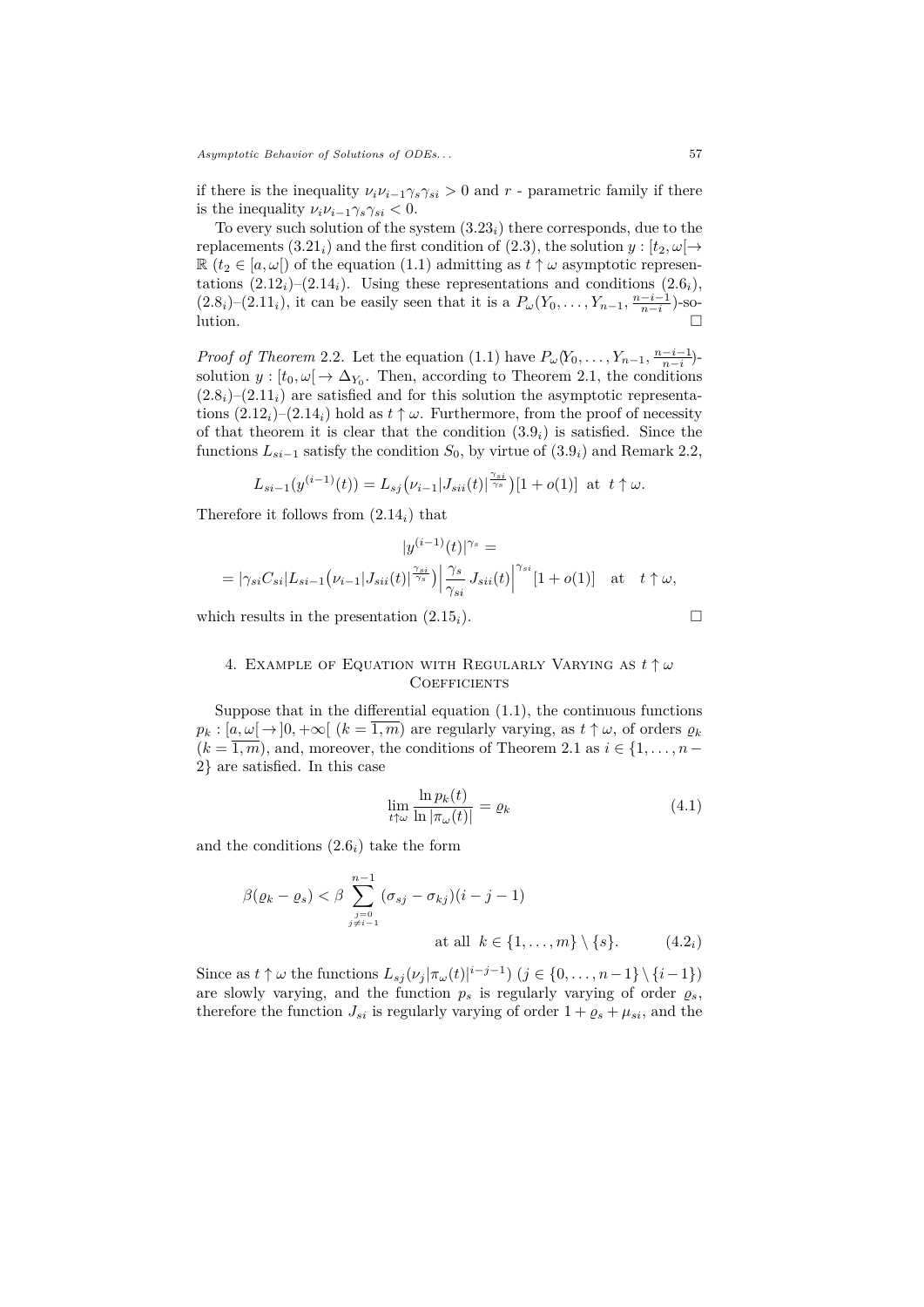function  $|J_{sii}(t)|$  is regularly varying of order  $1 + \frac{1}{\gamma_{si}}(1 + \varrho_s + \mu_{si})$  as  $t \uparrow \omega$ . This implies that

$$
\lim_{t \uparrow \omega} \frac{\pi_{\omega}(t) J'_{si}(t)}{J_{si}(t)} = 1 + \varrho_s + \mu_{si},
$$
  

$$
\lim_{t \uparrow \omega} \frac{\pi_{\omega}(t) J'_{si}(t)}{J_{si}(t)} = 1 + \frac{1}{\gamma_{si}} (1 + \varrho_s + \mu_{si}).
$$

Therefore the conditions  $(2.11<sub>i</sub>)$  will be of the following form:

$$
1 + \varrho_s + \gamma_{si} + \mu_{si} = 0. \tag{4.3i}
$$

Taking into account this condition, the function  $J_{sii}(t)$  should be slowly varying as  $t \uparrow \omega$ . In order to get asymptotic representation for this integral we have to know the type of a slowly varying component of the integrand equation.

Suppose that the functions  $p_s$  and  $\varphi_{sj}$  ( $j = \overline{0, n-1}$ ) are of the form

$$
p_s(t) = |\pi_{\omega}(t)|^{e_s} | |\ln |\pi_{\omega}(t)||^{r_s},
$$
  

$$
\varphi_{sj}(y^{(j)}) = |y^{(j)}|^{\sigma_{sj}} | \ln |y^{(j)}| |^{ \lambda_{sj}} (j = \overline{0, n-1}).
$$
 (4.4)

In this case,  $L_{sj}(y^{(j)}) = |\ln |y^{(j)}||^{\lambda_{sj}}$  ( $j = \overline{0, n-1}$ ) and hence all of them satisfy the conditions of  $S_0$ . Additionally, we get as  $t \uparrow \omega$  the following asymptotic relations

$$
J_{si}(t) \sim -\frac{\beta}{\gamma_{si}} \prod_{\substack{j=0 \ j \neq i-1}}^{n-1} |i-j-1|^{\lambda_{sj}} |\pi_{\omega}(t)|^{-\gamma_{si}} \left| \ln |\pi_{\omega}(t)| \right|^{r_s + \sum_{\substack{j=0 \ j \neq i-1}}^{n-1} \lambda_{sj}}, \quad (4.5_i)
$$

$$
J_{sii}(t) \sim\n\begin{cases}\n\frac{\gamma_{si} \prod_{j=0}^{n-1} |i-j-1|^{\lambda_{sj}}}{\gamma_{si}^{i-1}} & 1 + \frac{1}{\gamma_{si}} \left( r_s + \sum_{j=0}^{n-1} \lambda_{sj} \right) \\
\frac{\gamma_{si} |\frac{\gamma_{si}}{\gamma_{si}}}{\gamma_{si}} \left( r_s + \sum_{j=0}^{n-1} \lambda_{sj} + \gamma_{si} \right) & \text{if } r_s + \sum_{j=0}^{n-1} \lambda_{sj} \neq -\gamma_{si}, \\
\frac{\beta}{\gamma_{si} |\frac{1}{\gamma_{si}}} \prod_{j=0}^{n-1} |j-i-1|^{\lambda_{sj}} \ln |\ln |\pi_{\omega}(t)||, \\
\frac{\beta}{\gamma_{si} |\frac{1}{\gamma_{si}}} \prod_{j=0}^{n-1} |j-i-1|^{\lambda_{sj}} \ln |\ln |\pi_{\omega}(t)||, \\
\text{if } r_s + \sum_{j=0}^{n-1} \lambda_{sj} = -\gamma_{si}, \\
\frac{\beta}{\gamma_{si} - 1} & \text{if } r_s + \sum_{j=0}^{n-1} \lambda_{sj} = -\gamma_{si},\n\end{cases} \tag{4.6}
$$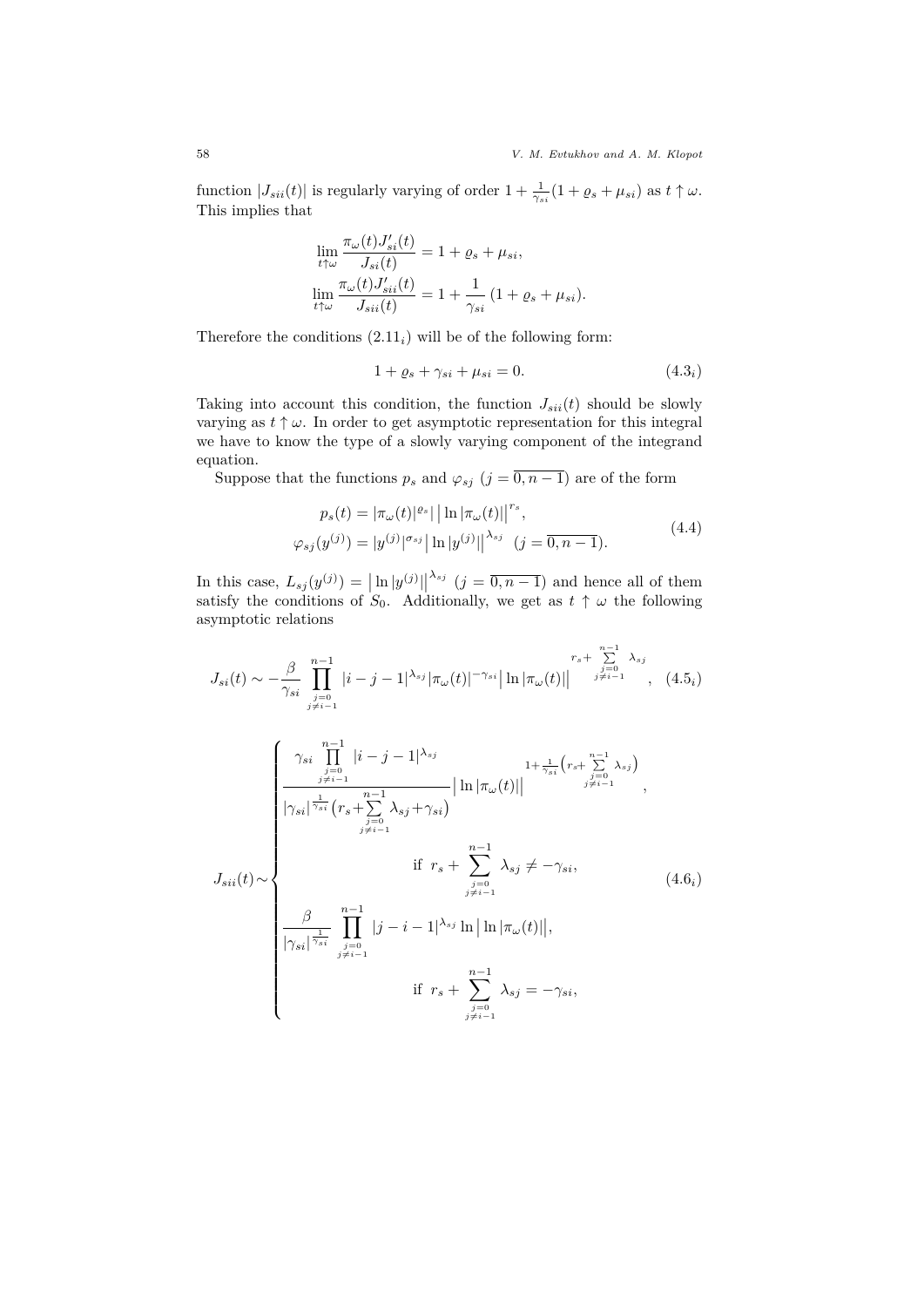$$
\frac{J'_{sii}(t)}{J_{sii}(t)} \sim \begin{cases} r_s + \sum_{\substack{j=0 \ j \neq i-1}}^{n-1} \lambda_{sj} + \gamma_{si} \\ \frac{\gamma_{si}\pi_{\omega}(t)\ln|\pi_{\omega}(t)|}{|\pi_{\omega}(t)|\ln|\pi_{\omega}(t)|}, & \text{if } r_s + \sum_{\substack{j=0 \ j \neq i-1}}^{n-1} \lambda_{sj} \neq -\gamma_{si}, \\ \frac{1}{\pi_{\omega}(t)\ln|\pi_{\omega}(t)|\ln|\ln|\pi_{\omega}(t)|}, & \text{if } r_s + \sum_{\substack{j=0 \ j \neq i-1}}^{n-1} \lambda_{sj} = -\gamma_{si}. \end{cases} (4.7)
$$

From the above relations it, in particular, follows that the inequalities  $(2.8<sub>i</sub>), (2.9<sub>i</sub>)$  and the conditions  $(2.10<sub>i</sub>)$  take the form

$$
\nu_j \nu_{j-1}(i-j) \pi_\omega(t) > 0 \text{ at all } j \in \{1, ..., n-1\} \setminus \{i\},
$$
  

$$
\nu_i \alpha_s (-1)^{n-i} \pi_\omega^{n-i}(t) > 0,
$$
 (4.8<sub>i</sub>)

$$
\nu_i \nu_{i-1} \gamma_s \gamma_{si} > 0 \ (\< 0), \text{ if } 1 + \frac{1}{\gamma_{si}} \left( r_s + \sum_{\substack{j=0 \ j \neq i-1}}^{n-1} \lambda_{sj} \right) \ge 0 \ (\< 0), \tag{4.9}
$$

$$
\nu_{j-1} \lim_{t \uparrow \omega} |\pi_{\omega}(t)|^{i-j} = Y_{j-1} \text{ at } j \in \{1, ..., n\} \setminus \{i\},\tag{4.10i}
$$

$$
\nu_{i-1}Y_{i-1} = \infty (=0), \text{ if } \gamma_s \left( r_s + \sum_{\substack{j=0 \ j \neq i-1}}^{n-1} \lambda_{sj} + \gamma_{si} \right) \ge 0 \ (\le 0). \tag{4.11}_i
$$

By virtue of above-said, from Theorem 2.2 follows the following statement.

**Corollary 4.1.** Let in the equation (1.1)  $n > 2$ , the functions  $p_k$  ( $k =$  $\overline{1,m}$ ) *be regularly varying of orders*  $\rho_k$  *at*  $t \uparrow \omega$ ,  $i \in \{1, \ldots, n-2\}$  *and for some*  $s \in \{1, \ldots, m\}$ *, the inequalities*  $(4.2<sub>i</sub>)$  *be fulfilled. Let, moreover, the equation*  $\gamma_s \gamma_{si} \neq 0$  *be fulfilled and the representations* (4.4) *hold. Then for the equation* (1.1) *to have*  $P_\omega(Y_0, \ldots, Y_{n-1}, \frac{n-i-1}{n-i})$ *-solutions, it is necessary, and if algebraic equation* (2.7) *has no roots with zero real part, then it is sufficient that the conditions*  $(4.3<sub>i</sub>)$ ,  $(4.8<sub>i</sub>)$  $-(4.11<sub>i</sub>)$  (*along with*  $(1.3)$ ) *are satisfied. Moreover, for each such solution there exist, as*  $t \uparrow \omega$ *, the following asymptotic representations:*

$$
y^{(j-1)}(t) = \frac{[\pi_{\omega}(t)]^{i-j}}{(i-j)!} y^{(i-1)}(t) [1 + o(1)] \quad (j = 1, ..., i-1), \tag{4.12i}
$$

$$
y^{(j)}(t) = (-1)^{j-i} \frac{(j-i)!}{[\pi_{\omega}(t)]^{j-i}} \cdot \frac{\gamma_{si} J'_{sii}(t)}{\gamma_s J_{sii}(t)} y^{(i-1)}(t)[1+o(1)] \qquad (4.13_i)
$$

$$
(j = i, \dots, n-1).
$$

$$
y^{(i-1)}(t) = \nu_{i-1} \left| \gamma_{si} C_{si} \right| \frac{\gamma_{si}}{\gamma_s} \left| \frac{\lambda_{si-1} - \gamma_{si}}{\gamma_s} \right| \frac{1}{\gamma_s} \times \times |J_{sii}(t)| \left| \frac{\lambda_{si-1}}{\gamma_s} [1 + o(1)], \right. \tag{2.15}
$$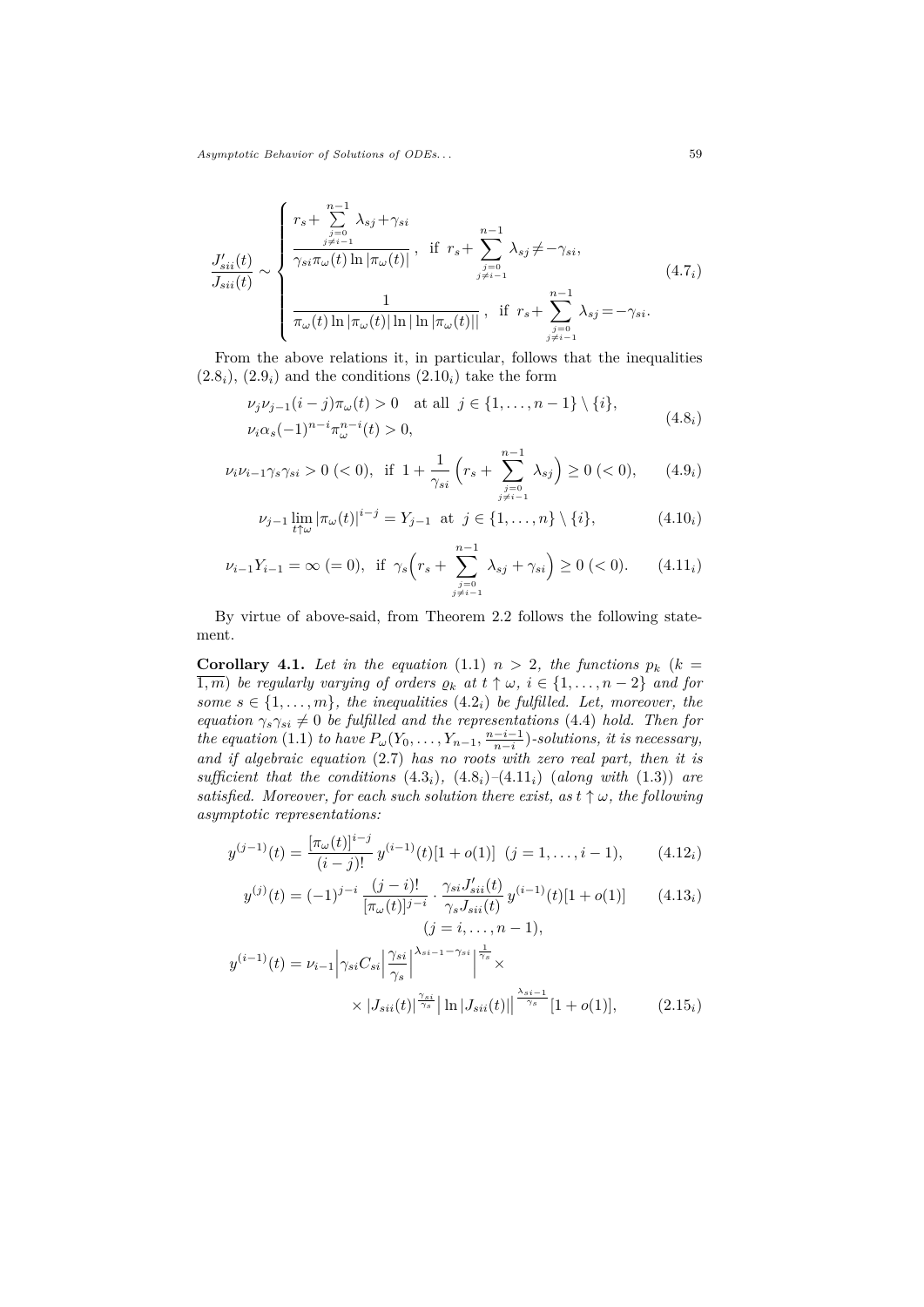*where the functions*  $J_{sii}(t)$  *and*  $\frac{J'_{sii}(t)}{J_{sii}(t)}$  *are defined by*  $(4.6_i)$  *and*  $(4.7_i)$ *, respectively, and for such solutions in case*  $\omega = +\infty$  *there exists an i+1-parametric family if the inequality*  $\nu_i \nu_{i-1} \gamma_s \gamma_{si} > 0$  *is fulfilled, and an*  $i-1+l$ *-parameter family if there is the inequality*  $\nu_i \nu_{i-1} \gamma_s \gamma_{si} < 0$ , while in case  $\omega < +\infty$ *there exists an*  $r + 1$ -parametric family of such solutions if the inequality  $\nu_i \nu_{i-1} \gamma_s \gamma_{si} > 0$  *is fulfilled, and an r- parametric family if there is the inequality*  $\nu_i \nu_{i-1} \gamma_s \gamma_{si} < 0$ , where *l is a number of roots of the equation* (2.7) *with negative real part and r is a number of its roots with positive real part.*

### **REFERENCES**

- 1. E. Seneta, Regularly varying functions. Lecture Notes in Mathematics, Vol. 508. *Springer-Verlag, Berlin–New York*, 1976; translation in *"Nauka", Moscow*, 1985.
- 2. N. H. Bingham, C. M. Goldie, and J. L. Teugels, Regular variation. Encyclopedia of Mathematics and its Applications, 27. *Cambridge University Press, Cambridge*, 1987.
- 3. V. MARIĆ AND M. TOMIĆ, Asymptotic properties of solutions of the equation  $y'' =$ *f*(*x*)*ϕ*(*y*). *Math. Z.* **149** (1976), No. 3, 261–266.
- 4. S. D. TALIAFERRO, Asymptotic behavior of solutions of  $y'' = \varphi(t) f(y)$ . *SIAM J. Math. Anal.* **12** (1981), No. 6, 853–865.
- 5. V. Marić, Regular variation and differential equations. Lecture Notes in Mathematics, 1726. *Springer-Verlag, Berlin*, 2000.
- 6. I. T. Kiguradze and T. A. Chanturia, Asymptotic properties of solutions of nonautonomous ordinary differential equations. Translated from the 1985 Russian original. Mathematics and its Applications (Soviet Series), 89. *Kluwer Academic Publishers Group, Dordrecht*, 1993.
- 7. A. V. Kostin, The asymptotic behavior of the extendable solutions of equations of Emden–Fowler type. (Russian) *Dokl. Akad. Nauk SSSR* **200** (1971), 28–31.
- 8. V. M. EVTUKHOV, The asymptotic behavior of solutions of one nonlinear second order differential equation of Emdem–Fowler type. *Diss. Kand. Fiz.-Mat. Nauk.* 01.01.02. Odessa, 1980, 119 p.
- 9. V. M. EVTUKHOV, Asymptotic representations of solutions of a class of second-order nonlinear differential equations. (Russian) *Soobshch. Akad. Nauk Gruzin. SSR* **106** (1982), No. 3, 473–476.
- 10. V. M. Evtukhov, Asymptotic properties of the solutions of a certain class of secondorder differential equations. (Russian) *Math. Nachr.* **115** (1984), 215–236.
- 11. V. M. Evtukhov, Asymptotic behavior of the solutions of a second-order semilinear differential equation. (Russian) *Differentsial'nye Uravneniya* **26** (1990), No. 5, 776–787, 915–916; translation in *Differential Equations* **26** (1990), Nno. 5, 551–560.
- 12. A. V. Kostin, Asymptotics of the regular solutions of nonlinear ordinary differential equations. (Russian) *Differentsial'nye Uravneniya* **23** (1987), No. 3, 524–526, 551.
- 13. V. M. Evtukhov, Asymptotic properties of monotone solutions of a class of nonlinear differential equations of the *n*th-order. *Dokl. Rasshir. Zased. Sem. Inst. Prikl. Mat.* **3** (1988), No. 3, 62–-65.
- 14. V. M. Evtukhov, Asymptotic representations of monotone solutions of an *n*th-order nonlinear differential equation of Emden–Fowler type. (Russian) *Dokl. Akad. Nauk* **324** (1992), No. 2, 258–260; translation in *Russian Acad. Sci. Dokl. Math.* **45** (1992), No. 3, 560–562 (1993).
- 15. V. M. Evtukhov, A class of monotone solutions of an *n*th-order nonlinear differential equation of Emden–Fowler type. (Russian) *Soobshch. Akad. Nauk Gruzii* **145** (1992), No. 2, 269–273.